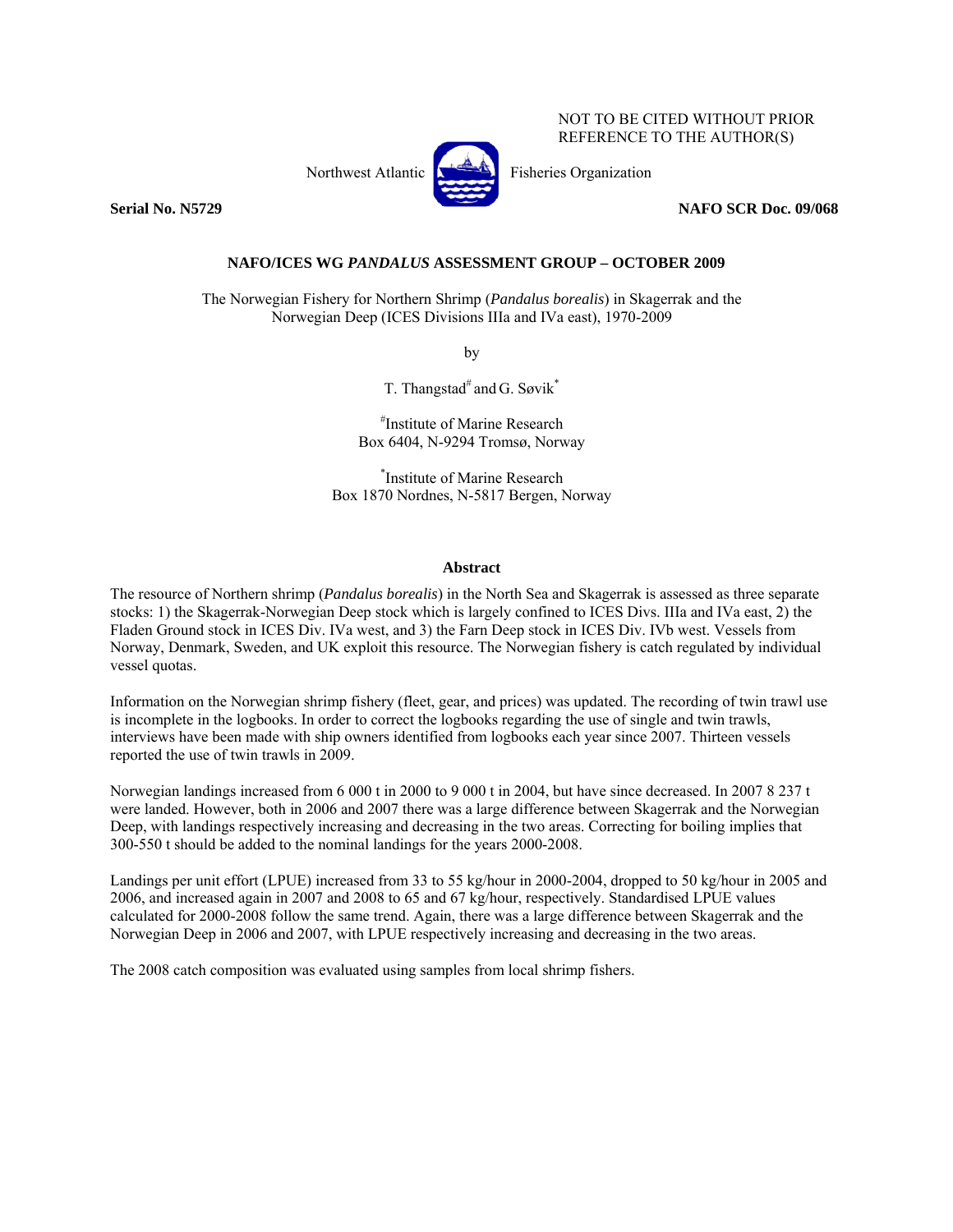## **Introduction**

The resource of Northern shrimp (*Pandalus borealis*) (hereafter synonymous with shrimp) in Skagerrak and the North Sea is assessed as three separate stocks (Munch-Petersen *et al.* 2009): 1) the Skagerrak-Norwegian Deep stock, which is largely confined to ICES Divs. IIIa and IVa east, 2) the Fladen Ground stock in ICES Div. IVa west, and 3) the Farn Deep stock in ICES Div. IVb west (Fig. 1). Vessels from Norway, Denmark, Sweden, and UK exploit this resource. The Norwegian vessels fish the Skagerrak-Norwegian Deep stock, with minor catches from Fladen Ground in some years (Munch-Petersen *et al.* 2009).

Since 1992 Norway and EU have negotiated quotas on shrimp in the North Sea and Skagerrak. Norway has the largest quota (55%) of the three Scandinavian countries. In 1998 a general quota regulation system was initiated in the Norwegian shrimp fishery in this area, resulting in admittance regulation for vessels ≥11 m. Vessels <11 m have free admission to the shrimp fishery, but are subject to the same quota regulations as larger ones. In order to supply the market throughout the whole year the total Norwegian quota is evenly allocated to three four-month periods with respectively 40%, 30% and 30% of the quota. The vessels have a maximum period-quota and a trip-quota of 4 t (tons) for each trip to sea.

The Norwegian fishery is conducted by multi-purpose fishing vessels mainly trawling south of 60º N. In 2008, a total of 253 vessels participated in the shrimp fishery south of 62º N (Table 1, Fig. 2), a slightly higher participation rate than in 2007 (227 vessels), but still a reduction from 2006 when 296 vessels participated (Søvik and Thangstad 2007). The length group 10-10.99 m dominated in numbers, with the length group 11-14.99 m as the second largest. The fleet has changed considerably in recent times (Fig. 2). The number of trawlers <10 m has decreased, as has the number of vessels 11-20.99 m, while there has been an increase in vessels 10-10.99 m. Small vessels dominate in the eastern Skagerrak, while the fleet in the west is more varied with a predominance of larger vessels. These changes can partly be explained by different condemnation arrangements in 1998-2005 to reduce the capacity of the fleet, resulting in 69 fewer shrimp permits. However, in several instances fishers have condemned vessels  $\geq 11$  m followed by a reinvestment in new vessels just <11 m, often with larger capacity. Few new large vessels can be explained by the required fishery permits for vessels  $\geq 11$  m. However, vessels with permits can be substituted by larger ones, increasing the capacity of the fleet.

In 2008 about 93% of the shrimp landings were landed by vessels 10-27.99 m (Table 1). The yearly mean landings per vessel increased with length, but there are large variations. Most catches are landed in ports along the Norwegian coast, while some are landed in Sweden and Denmark. Subsequent processing takes place at two factories on the Skagerrak coast and one on the North Sea coast.

Norwegian logbooks from the shrimp fishery in Skagerrak and the Norwegian Deep are incomplete. In 2008 catches recorded in logbooks only made up 20.5% and 26.4% of the respective landings in Divs. IIIa and IVa east. This is partly due to vessels <11 m not being required to fill out logbooks. However, logbooks for vessels ≥11 m are not complete either. For 2008 we have logbook data from 28 vessels, while the landings statistics contain information from at least 122 vessels ≥11 m.

Two-, three- and four-bridle shrimp trawls are in use by Norwegian shrimp fishers in the Skagerrak and North Sea, the two-bridle one being used most frequently, also in twin trawls. Twin shrimp trawls are common on larger vessels and, according to fisheries organizations, have been used the last seven years. At present twin trawls are used by 40- 50 vessels. The extent of this change in gear is, however, not visible in the logbooks, where only 1-2 vessels in 2002- 2003, three vessels in 2004-2006, seven vessels in 2007, and 9 vessels in 2008 have recorded the use of twin trawl on a regular basis. Other vessels have sporadic records of twin trawls, from 1-8 per year. Incorrect recordings are probably due to the wording of the logbooks, where fishers are asked to note the gear type used as [... shrimp trawl, twin trawl, triple trawl ...]. It seems likely that many fishers will note "shrimp trawl" for any type of shrimp trawl used, be it single or twin. Furthermore, data on large vessels are lacking in the logbooks as mentioned above. Finally, errors may be produced by the fact that the logbook data provided by the Norwegian Directorate of Fisheries are given per day, not per haul. Thus, catches from all hauls within one day are summed, and gear will be the gear most frequently used that day.

In the Norwegian fishery for shrimp in this area the minimum mesh is 35 mm. The following restrictions apply: no fishing in waters shallower than 60 m, no fishing on Sundays and holy days, and, in the inner part of Skagerrak, no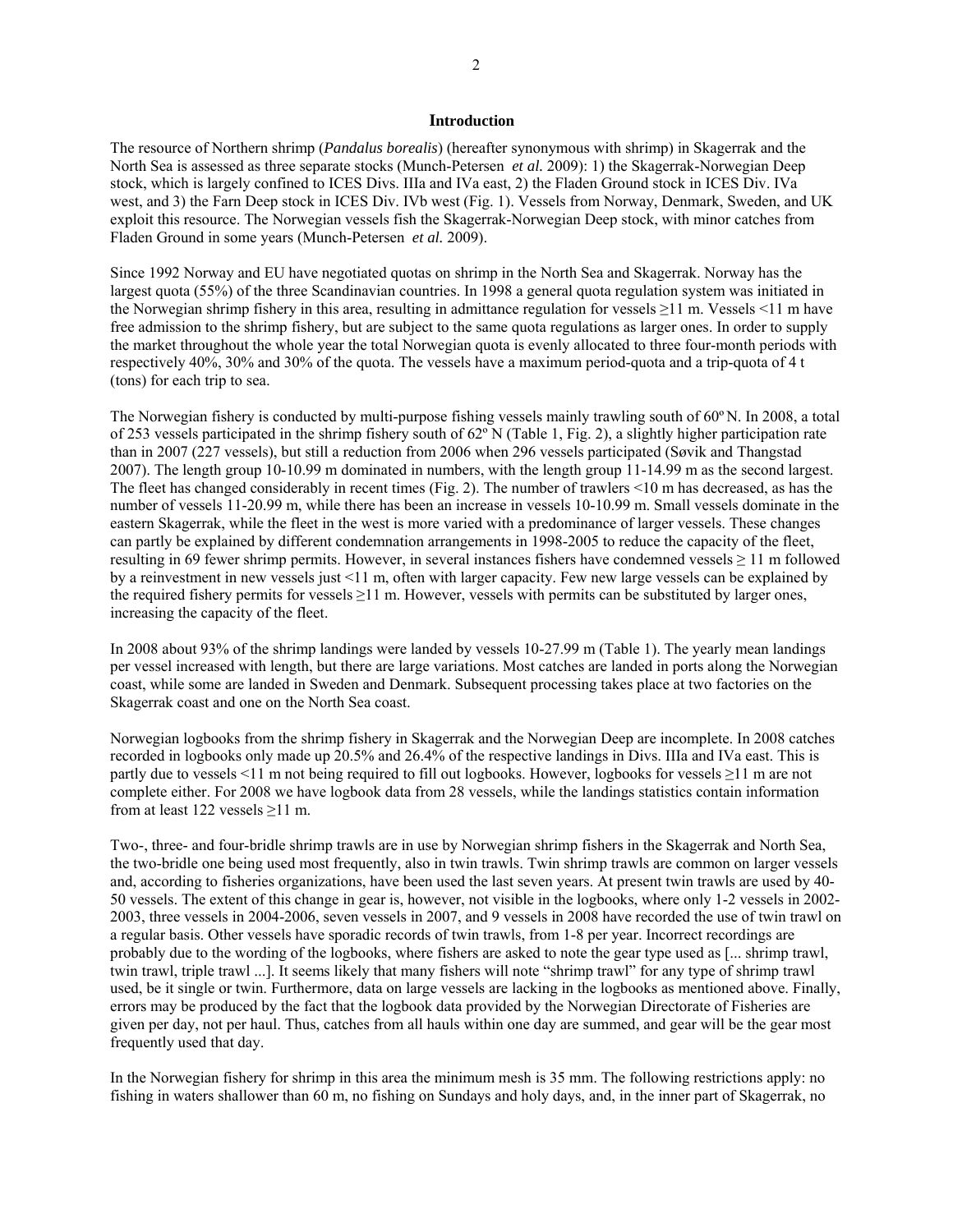trawling within the 4 nm border between 20:00 and 05:00. In the North Sea bycatch of market fish is allowed, but the catch may nevertheless not contain more than 10% (by weight) cod and haddock combined. Furthermore, bycatch of >10% monkfish or >2.5% cod are not allowed. In Skagerrak there is a limitation that up to 50% of the catch by weight may consist of other market species. It is allowed to have up to  $10\%$  undersized shrimp ( $\leq 6$  cm total length = 15 mm carapace length (CL)) in the catch. Per 10 kg of shrimp it is not allowed to have more than eight undersized specimens of cod, twenty of haddock and three of redfish. Discarding of shrimp is prohibited in Norwegian waters. Inclined grids for sorting out bycatch are not compulsory south of 62º N, but according to a local fisherman most fishers use these grids. The grids are used in combination with a collection bag with mesh size of 120 mm or more in order to separate the shrimp catch and the valuable bycatch. All vessels with a shrimp permit may also trawl for *Nephrops*. Some larger vessels fish mackerel and herring in addition to shrimp and half of these also conduct industrial fishery (sandeel, blue whiting, Norway pout).

Two categories of shrimp dominate the market: in 2008 about 47% of the total landings were delivered as boiled, fresh large shrimp (140-150 individuals per kg) for the Norwegian and Swedish market, and 53% of the total as raw (smaller) shrimp for factory processing ashore (mostly 180-250 individuals per kg). The corresponding numbers for 2005 through 2007 were respectively 41, 45, and 60 % boiled and 59, 55, and 40 % raw (Søvik and Hvingel 2006, Søvik and Thangstad 2007, Thangstad and Søvik 2008). Since 2006 the fishermen have obtained approx. 60 NOK/kg for boiled shrimp, and approx. 10 NOK/kg for raw shrimp. The price for boiled shrimp has increased compared with 2005 (52 NOK/kg) (Søvik and Hvingel 2006).

The present paper updates available information derived from landings statistics, logbooks and catch sampling from the Norwegian trawl fishery for shrimp in Skagerrak and the Norwegian Deep (Divs. IIIa and IVa east).

## **Materials and Methods**

Landings statistics and logbook data were provided by the Norwegian Directorate of Fisheries. For 2009 landings were given for September inclusive, while log books were given for July inclusive.

The landings are given per Norwegian statistical areas, where area 9 corresponds to ICES Div. IIIa, areas 8 and 28 correspond to Div. IVa east, area 42 to Div. IVa west, and area 41 to Div. IVb. Thus, landings from the Fladen Ground can be identified in the data, while landings from area 41 (Div. IVb) are more ambiguous. Landings from the northern part belong to the Norwegian Deep/Skagerrak stock, while landings from the southern part do not and are most likely bycatch. In this document, landings from Div. IVb are therefore not included in numbers for Divs. IIIa or IVa east, only in figures for Subarea IV. LPUE and effort are calculated only for Divs. IIIa and IVa east.

Landings consist of a fraction of larger shrimp that are boiled on board and a remaining portion of smaller shrimp landed fresh (see above). Official landings give landed weight as a mixture of raw and boiled shrimp, but upon request the Norwegian Directorate of Fisheries has provided us with landing statistics for the years 2000-2008, where these can be separated. To obtain fresh weight, the fraction of the landings consisting of boiled shrimp, must be corrected using a conversion factor of 1.13.

Fleet composition was derived from the landings statistics. Logbook data were analysed to show the spatial and temporal distribution of the fishery. Due to the incomplete nature of the Norwegian logbooks, total fishing effort was estimated by dividing nominal landings (corrected for boiling) by LPUE (landings per unit effort) calculated from the logbooks. We decided to use the combined LPUE from both single and twin trawl to estimate total effort as the nominal landings, which are divided by LPUE to estimate effort, derived from the use of both types of trawl.

In order to include gear use in the calculation of standardised LPUE-indices, logbook data were corrected regarding the incorrect recording of single and twin trawl. Every year since 2007 interviews have been made with ship owners identified from the logbooks for the years 2004-2009, and the international ship base www.ship-info.com. The following questions were asked:

- 1) Do you use twin trawl?
- 2) If yes, when did you start using twin trawl?
- 3) If yes, how often do you use twin trawl when fishing for shrimp?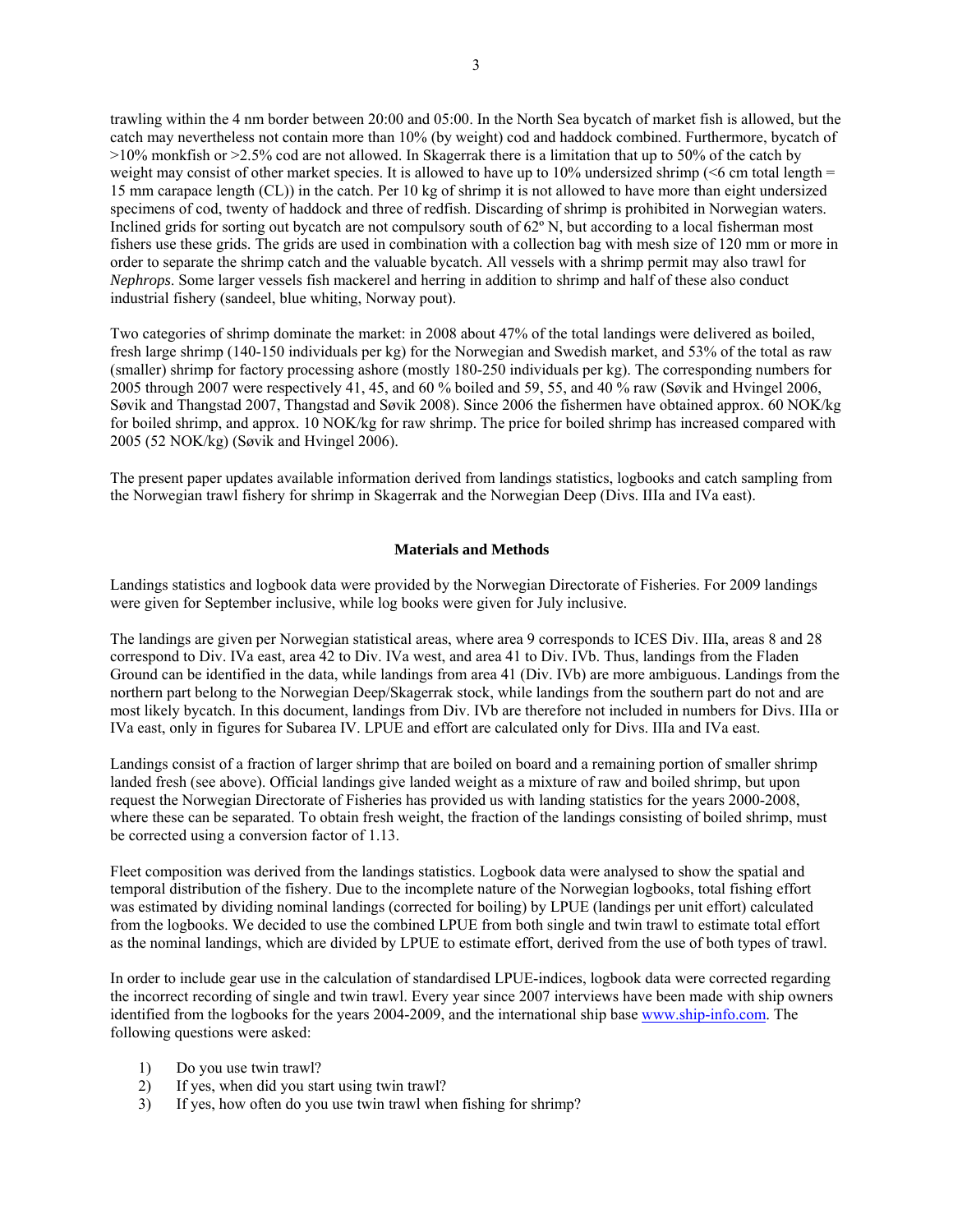Using the results from these interviews, the logbook data for 2000-2009 were corrected in the following way:

- 1) All recordings of shrimp catches from gear other than single and twin shrimp trawls were deleted (possible bycatch). Twin shrimp trawls were distinguished from fish twin trawls by mesh size (mesh size <42 mm implies shrimp trawl).
- 2) For all vessels for which owners informed twin trawl was not in use, any twin trawl recordings were corrected to single trawl (rare recordings of twin trawl were assumed to be incorrect).
- 3) All recordings from 10 vessels, for which we could not get secure information on gear use, were deleted (8.6% of all recordings).
- 4) All recordings from 6 vessels, for which owners informed of use of both single and twin trawls, were deleted (since it was impossible to know when which gear was used) (8.6% of all recordings). One vessel owner informed that they did record twin trawl when using this gear, thus these data were kept.
- 5) For all vessels, for which owners informed of 100% use of twin trawl, any single trawl recordings were corrected to twin trawl from the starting year inclusive. The starting year of twin trawl use was not always precisely given by ship owners, and then owners' information was compared with the logbook data (vessel specific annual mean LPUE).

Data from the corrected logbooks were used in multiplicative models in order to calculate standardised LPUE indices (2000-2009), thereby removing effects of monthly variations in fishing pattern, geographical variation (Divs. IIIa or IVa east), gear use (single or twin trawl), and changes in the composition of the fleet (e.g., Hvingel *et al.* 2000, Hvingel and Aschan 2006). The SAS statistical software was used in the calculations. The multiplicative model was represented in logarithmic form:

$$
\ln(LPUE_{hijkl}) = \ln(LPUE) + \ln(V_h) + \ln(A_i) + \ln(M_j) + \ln(Y_k) + \ln(G_l) + e_{hijkl}
$$

where *LPUEhijkl* is the mean LPUE for vessel *h*, fishing in area *i* in month *j* and year *k*, using gear *l*; ln(*LPUE*) is the overall mean;  $V_h$  is the effect of the h<sup>th</sup> vessel;  $A_i$  is the effect of the i<sup>th</sup> area;  $M_i$  is the effect of the j<sup>th</sup> month;  $Y_k$  is the effect of the k<sup>th</sup> year;  $G_l$  is the effect of the l<sup>th</sup> gear; and  $e_{hikl}$  is the error term assumed to be normally distributed  $N(0, \sigma^2/n)$ , where *n* is the number of observations in the cell. The standardised LPUE indices are the antilog of the year coefficients. A standardised effort series for 2000-2009 was derived by dividing the nominal landings by the standardised LPUE indices.

Because of the poor coverage of the Norwegian logbooks, especially for smaller vessels, we asked four fishermen to fill out simplified log book forms from all their fishing trips and send these to us. The length of the vessels ranges from 10.55 to 12.21 m. Recording started in 2007.

Until 2001 discards were estimated by assuming that all shrimp <15 mm CL were discarded. Length distributions of unprocessed catches from research surveys in March, June and October/November were used, whilst assuming that the amount of the 1-group was the same in the research trawl and the commercial trawl. For 2002-2006 discards have been estimated by applying the mean discard percentage (discard as percentage of total landings) for the years 1985-2001 to the nominal landings. In 2007 discards were estimated by comparing length distributions from sorted landings (sampling initiated in 2007) with unprocessed commercial catches (sampling initiated in 2005). In 2008 this comparison gave negative discards, so instead the length distributions from sorted landings were compared with Danish landings, assuming that the fishing takes place on the same fishing grounds and that the level of discarding in the Danish fishery is low. The annual length distribution from unprocessed catches is scaled to fit the yearly length distribution from the landings for the larger sizes, based on the assumption that there is no discarding of the largest size groups ( $\geq$  20 mm CL). The higher numbers in the smaller size groups in the catches compared to the landings are then multiplied with the mean weight of each size group, and the sum is considered the weight of the discard.

Samples (approx. 1.5 kg, 250-400 specimens) for resolving the size, age and stage distribution of the 2008 catches were obtained from five Norwegian shrimp fishers (34 samples) (Fig. 3). The samples were taken from the trawl, frozen, and later sorted to stage by sexual characteristics and measured to the nearest mm below. Normally, specimen samples or shrimp length measurement data are also obtained from Coast Guard inspection of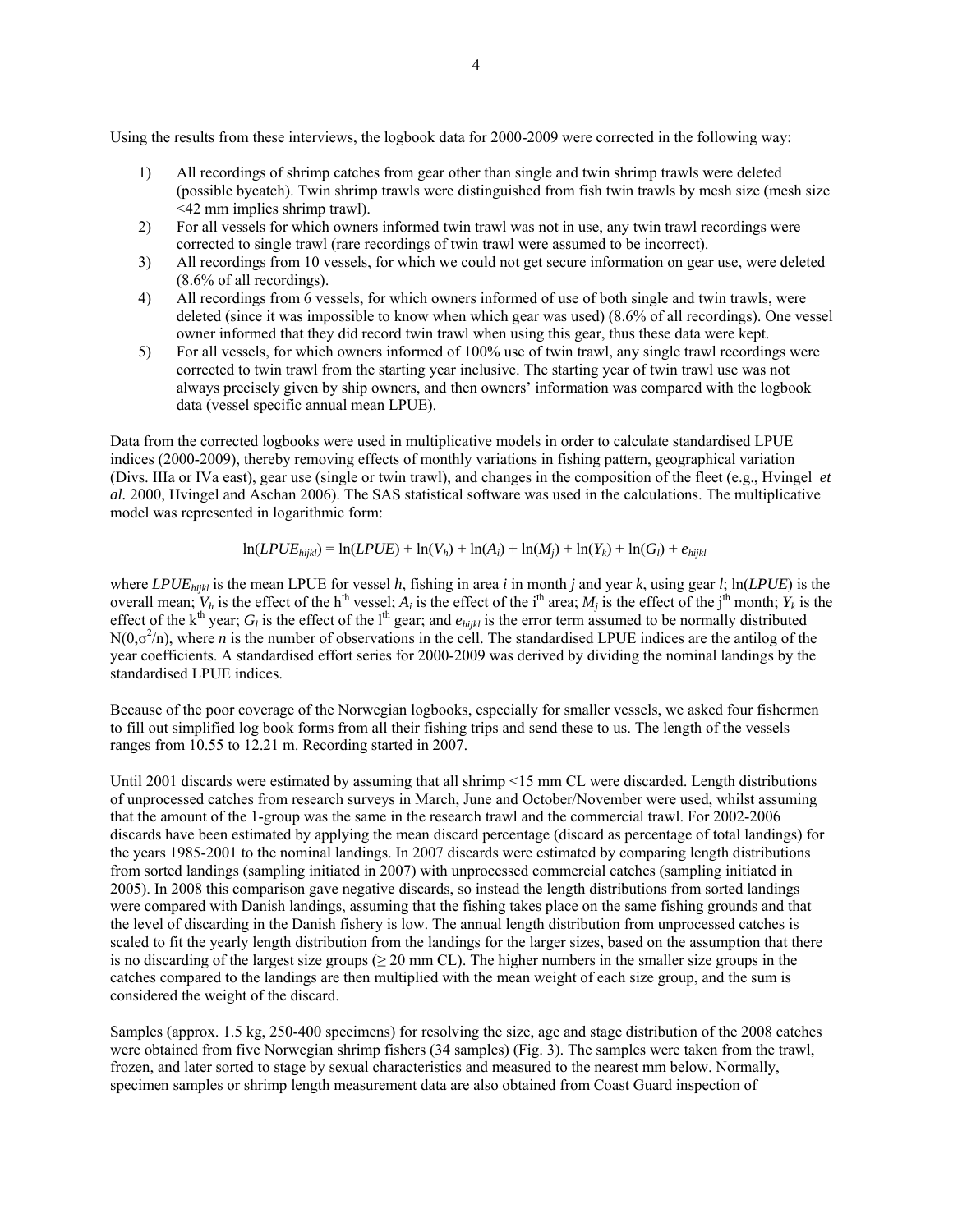Norwegian, Danish, and Swedish shrimp trawlers, but in 2008 no Coast Guard personnel had been trained for these duties.

The length distributions were split into age groups by modal analysis by the method of Bhattacharya (1967) (software: FISAT).

In 2007 we started receiving bycatch data from a shrimp vessel trawling in Div. IVa east. The trawl used is a single two-bridle shrimp trawl 2800 with sorting grid and a collection bag. All bycatch is determined to species and weighed.

## **Results**

## *Landings*

Total Norwegian landings from Skagerrak and the North Sea (Div. IIIa and Subarea IV) increased from 2 000 t in 1970 to around 8 300 t in 1987 (Fig. 4a, Table 2). In the following years landings fluctuated around 7 500 t with a maximum in 1998 of 9 611 t. From 2000 to 2004 overall landings increased continuously from about 6 000 t to 9 000 t, but have since decreased to about 7 800 t in 2008. Correcting for boiling implies that 300-550 t should be added to the nominal landings for the years 2000-2008 (Table 2).

Since 2002 landings have been equally divided between Skagerrak (Div. IIIa) and the Norwegian Deep (Div. IVa east), but this pattern changed in 2006 with landings from Skagerrak being 70% higher than the ones from the Norwegian Deep. The difference increased even more both in 2007 and 2008, with Skagerrak landings nearly three times larger than the ones from the Norwegian Deep.

In Skagerrak, the Norwegian landings peaked in 1998 at about 6 500 t, decreased to 3 000 t in 2001, and until 2007 increased to nearly the same level as in 1998. In 2008 the landings from this area were slightly lower than in 2007, at a total of 5 744 t. In the Norwegian Deep landings fluctuated around 3 000 t in the 1990s, increased to around 4 300 t in 2004, and have thereafter steadily decreased to just above 2 000 t in 2007 and 2008 (Fig. 4a, Table 2). Comparisons between the years 2005-2009 show that the decreasing trend in the landings in both Skagerrak and the Norwegian Deep continues in 2009 (accumulated landings January-August for 2005 through 2009: Skagerrak: 2 914, 3 393, 4 030, 4083, 2 879 t; Norwegian Deep: 3 416, 2 443, 1 804, 1705, 1 352 t) (Fig. 5).

In Skagerrak most shrimp are landed in spring and late summer/autumn, while landings are highest in late winter to late summer in the Norwegian Deep (Fig. 5). Lower landings during winter are probably due to weather conditions.

During the ten last years the Norwegian quota has only been overfished twice (1997 and 2004). Because of the arrangement of evenly allocating the quota to three periods in order to supply the market throughout the year, and because of frequent bad weather in late autumn and winter rendering fishing difficult, the whole Norwegian quota is rarely fished. In 2006 and 2007, respectively 92 and 88% of the quota was landed, while in 2008 only 80% of the quota was landed: 7 783 t from a quota of 9 731 t (2 039 and 5 744 t in respectively the Norwegian Deep and Skagerrak) (Table 2). The Norwegian quota for 2009 is maintained at the same level as in 2008.

## *Use of single and twin trawl*

There is a clear difference in catch efficiency between single and twin shrimp trawls (Fig. 6), which shows why it is important to distinguish between the two gear types. In 2007 we started to interview ship owners about their use of single and/or twin trawl. The logbooks for 2004-2008 contained data on 53 vessels. We have managed to get in touch with the owners of 46 of these, and 16 said they use twin trawl. One vessel started fishing with twin trawl in 2001, one in 2002, three in 2003, one in 2004, two in 2005, and two in 2006. Six ship owners have not informed about starting year. The use of twin trawl is not correlated with vessel size (Fig. 7). Six vessels use twin trawl seasonally or occasionally, while ten vessels use twin trawl all the time.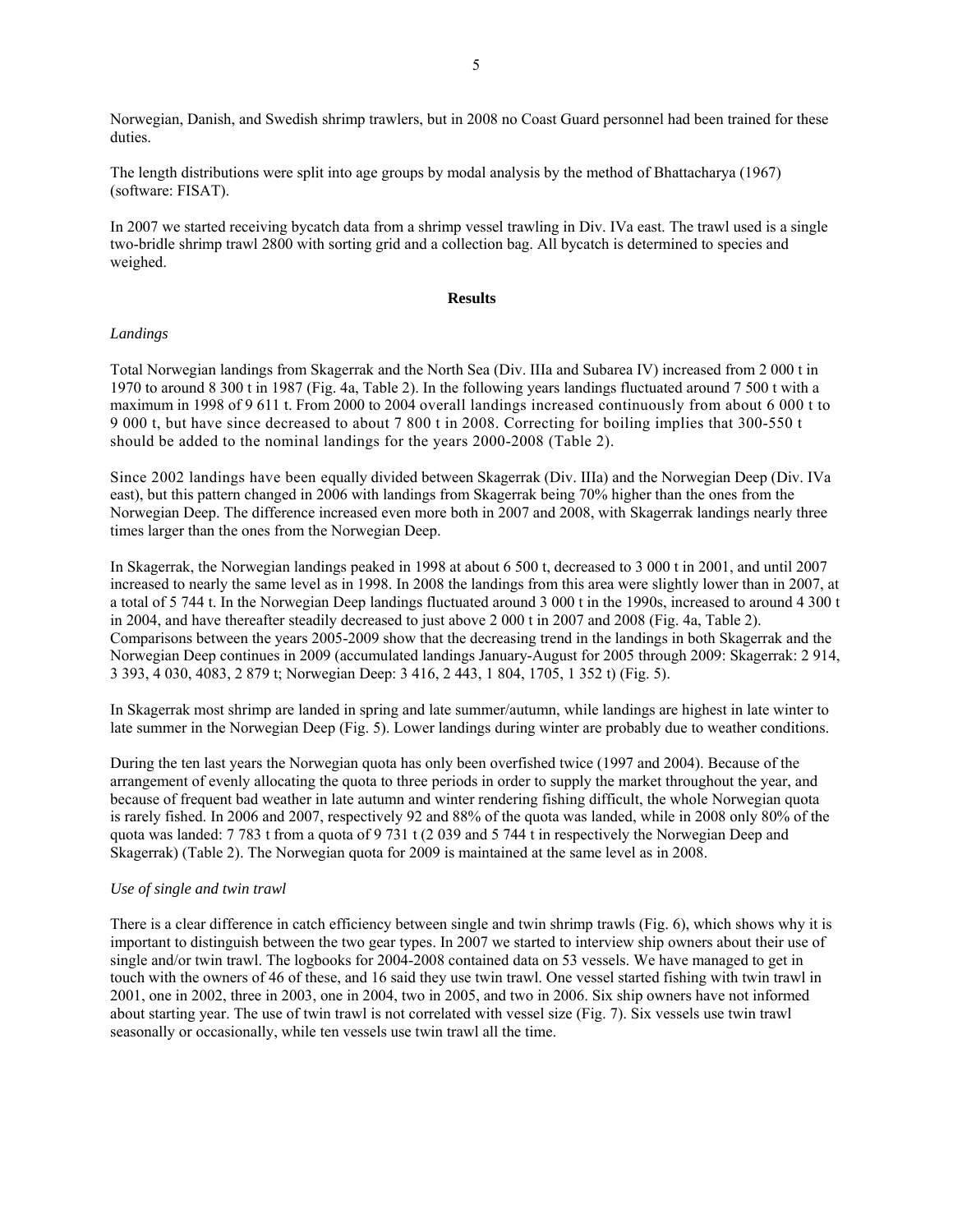## *Effort*

In 2008, most of the recorded effort was allocated to waters off Lindesnes and Kragerø (Fig. 8). The waters off Egersund are fished less compared with 2007. However, as effort recorded in the logbooks, only makes up a minor portion of the actual effort, the true fishing pattern is different, with more effort allocated to Div. IIIa. The estimated number of fishing hours in 2008 was in fact higher in Div. IIIa compared with Div. IVa east (72 vs. 46 Khours) (Table 2). The estimated effort both in the Norwegian Deep and in Skagerrak has decreased from 2005 to 2008, from 80 to 72 Khours and from 92 to 46 Khours, respectively.

The fishery in 2008 took place in all months (Fig. 9), but was most intense from April to July. Fishing effort thereafter declined throughout autumn and winter. Maximum and minimum effort was recorded in respectively April and January.

After a relatively stable period from 1996 to 2001, with total fishing efforts of around 200 Khours/year, effort declined to 176 Khours in 2003, stabilized, and then declined to 135 Khours in 2007. The decline continued in 2008, to an all time low of 123 Khours/year. This was due to a reduction of effort spent in Div. IVa east (Table 2, Fig. 4c). From 2002-2006 about 75-90 Khours have been spent in each of the two areas, this number has declined to 72 and 46 Khours in 2008 in respectively IIIa and IVa east. Standardised effort indices (Table 3) show the same trend as the unstandardised figures.

## *Standardised landings per unit effort (LPUE)*

Overall LPUE increased from 33 kg/hour in 2000 to 55 kg/hour in 2004 (Fig. 4b, Table 2), dropped in 2005, and then increased again in 2007, followed by a slight increase in 2008 to 67 kg/hour. The LPUE-values in Skagerrak and the Norwegian Deep followed each other closely for the years 1999-2004. However, in 2005-2007 the development of LPUE in the two areas differed strongly. In 2005 the LPUE dropped in the Norwegian Deep, while it remained at the same level in Skagerrak. In 2006 the decrease continued in the Norwegian Deep, while the LPUE in Skagerrak increased. In 2007 the LPUE remained at the 2006-level in IVa east, while it increased to a historic maximum in IIIa. The picture has changed to the opposite in 2008, with a slight increase in Norwegian Deep and a slight decrease in Skagerrak.

Standardised LPUE values have been calculated for 2000-2009 (Table 3, Fig. 10), and are seen to follow the same trend as the unstandardised data, except for the last years in the Norwegian Deep. Here, the standardised value remains at a constant level instead of increasing like the unstandardised value. The fleet structure and fishery pattern have probably been stable during this relatively short time period, which explains the little difference between standardised and unstandardised values. The 2009 LPUE-index remains at the same level in the Norwegian Deep, while it decreases further in Skagerrak. However, the 2009 data are preliminary.

Due to the incomplete logbooks, it can be questioned whether the LPUE data are representative of the fishery, and whether they can be used as indices of stock biomass. However, when comparing with results from the Norwegian shrimp survey (Søvik and Thangstad 2009), it can be seen that the decrease in the biomass index in 2008 and 2009 is reflected in the decrease in the overall standardised LPUE (Fig. 10).

The LPUE-data from the smaller trawlers do not yet provide very much information after only two and a half year of collection. The monthly catch rates have decreased from 2007 to 2009 (Fig. 11), supporting the pattern in the survey biomass index and the standardised LPUE from the Skagerrak logbooks.

#### *Discards*

Discard of shrimp may take place in two ways: 1) At sea, as a result of "high-grading" (discard of medium, less valuable shrimp to improve the economic return of quotas) (Munch-Petersen *et al.* 2009), and 2) at shore, as a "quality discard", since the processing plants do not accept shrimp smaller than approx. 15 mm CL.

Estimates of discards due to high-grading was estimated for 1996 and 1997 based on separate quarterly length distributions for the categories large and medium sized and the selection ogive for the sieved ones (ICES 1999). However, already next year the working group considered these estimates too inaccurate to be included in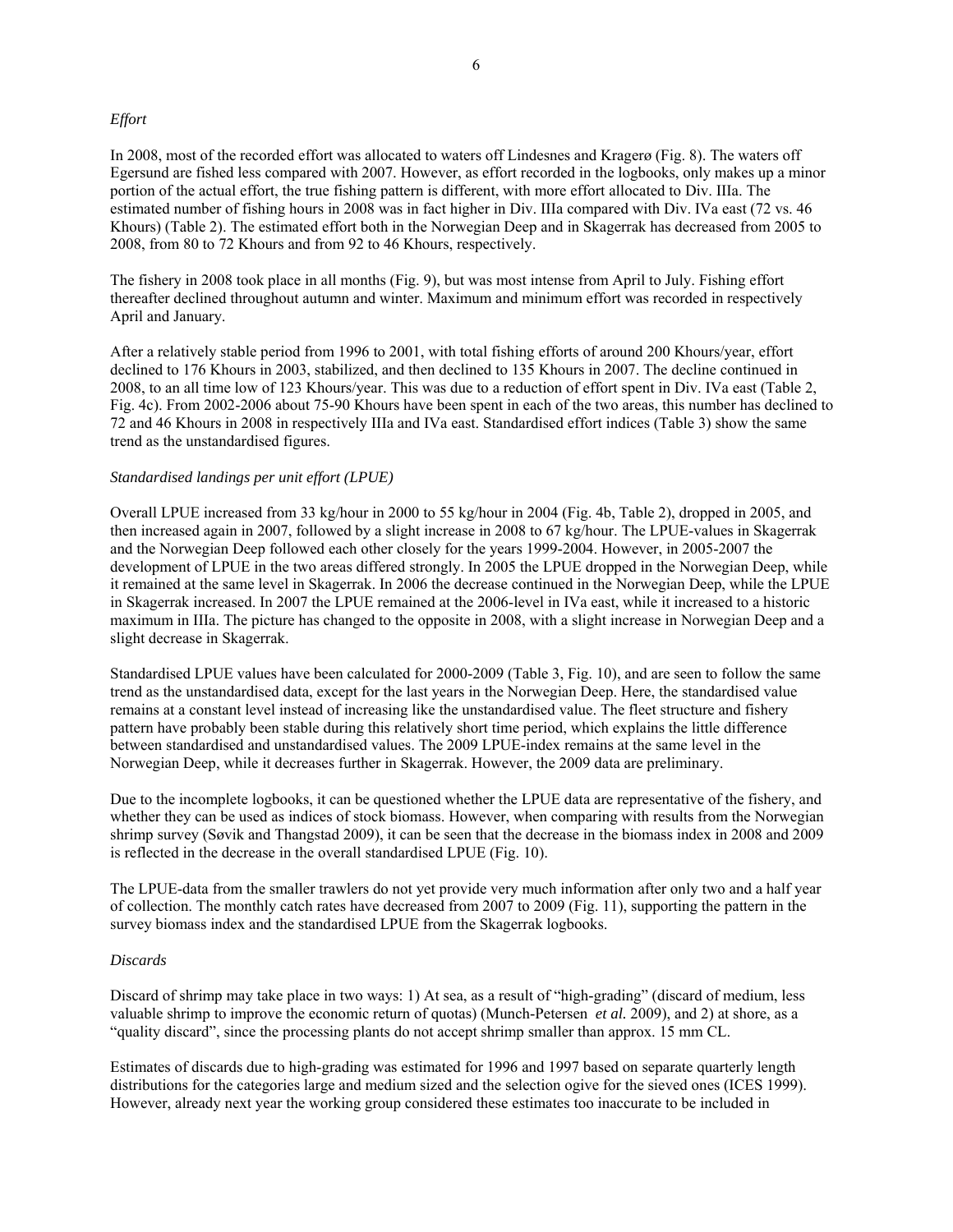assessments (ICES 2000). Later Norwegian estimates of high grading are not available. Estimates of discards at shore varied from 2 to 16% of the catches, i.e., from 200 to 1000 t annually (Table 2).

The estimated discards from the Norwegian fishery in Skagerrak in 2008 is 1 408 t (Table 2, Fig. 12), which makes up approx. one fifth of the landings from this area. This is the highest estimated discards in the Norwegian fishery. The assumption of the Norwegian and Danish fleet fishing on the same fishing grounds may possibly not be valid.

A large portion of the shrimp with CL < 15 mm is discarded. The Norwegian discards are thus mainly made up of non-marketable shrimp, but high-grading cannot be ruled out. The number of samples from the Norwegian Deep was too low to estimate discards from this area.

#### *Catch composition*

The length frequency distributions from respectively Divs. IIIa and IVa east from quarters 1-2 indicate differences in recruitment (1-group) between the two areas (Figs. 13 and 14, Table 4). In quarter 3-4 the 1-and 2-groups dominated the catches in Skagerrak, while the 2- and 3-groups dominated the catches in the Norwegian Deep. The difference in recruitment between the two areas was seen in 2005-2007 as well (Figs. 15 and 16), and is supported by data from the Norwegian shrimp survey in January-February (Søvik and Thangstad 2009).

## *Bycatch*

In 2007 about 70% of the catches by weight by the shrimp trawl 2800 with sorting grid consisted of shrimp, in 2008 the figure was 85% (Table 5, Fig. 17). Norway pout was the dominating bycatch species in both years. For 2009 no bycatch data will be available, since the fisherman normally providing these data has considered catches to be too low for his fishery to be profitable.

## **References**

- Bhattacharya, C.G. 1967. A simple method of resolution of a distribution into Gaussian components. Biometrics, 23: 115-135.
- Hvingel, C., Lassen, H. and Parsons, D.G. 2000. A Biomass Index for Northern Shrimp (*Pandalus borealis*) in Davis Strait Based on Multiplicative Modelling of Commercial Catch-per-unit-effort Data (1976-97). J. Northw. Atl. Fish. Sci., 26: 25-36.
- Hvingel, C. and Aschan, M. 2006. The Fishery for Northern Shrimp (*Pandalus borealis*) in the Barents Sea. NAFO SCR Doc. 06/65. 12 pp.
- ICES 1999. Report of the *Pandalus* assessment working group, 1-4 September 1998. ICES CM 1999/ACFM:5. 33 pp.
- ICES 2000. Report of the *Pandalus* assessment working group, 23-26 August 1999. ICES CM 2000/ACFM:2. 30 pp.
- Munch-Petersen, S., Eigaard, O., Søvik, G. and Ulmestrand, M. 2009. The *Pandalus* Stock in Skagerrak and the Norwegian Deep (Divisions IIIa and IVa East). – NAFO SCR Doc. 09/**xx**, **xx** pp.
- Søvik, G. and Hvingel, C. 2006. The Norwegian Fishery for Northern Shrimp (*Pandalus borealis*) in the North Sea and Skagerrak (ICES Divisions IVa east and IIIa), 1970-2005. - NAFO SCR Doc. 06/62, 12 pp.
- Søvik, G. and Thangstad, T. 2007. The Norwegian Fishery for Northern Shrimp (*Pandalus borealis*) in the North Sea and Skagerrak (ICES Divisions IVa east and IIIa), 1970-2007. - NAFO SCR Doc. 07/82, 21 pp.
- Søvik, G. and Thangstad, T. 2009. Results of the Norwegian Bottom Trawl Survey for Northern Shrimp (*Pandalus borealis*) in Skagerrak and the Norwegian Deep (ICES Divisions IIIa and IVa east) in 2009. – NAFO SCR Doc. 08/58, 17 pp.
- Thangstad, T. and Søvik, G. 2008. The Norwegian Fishery for Northern Shrimp (*Pandalus borealis*) in the North Sea and Skagerrak (ICES Divisions IVa east and IIIa), 1970-2008. - NAFO SCR Doc. 08/73, 26 pp.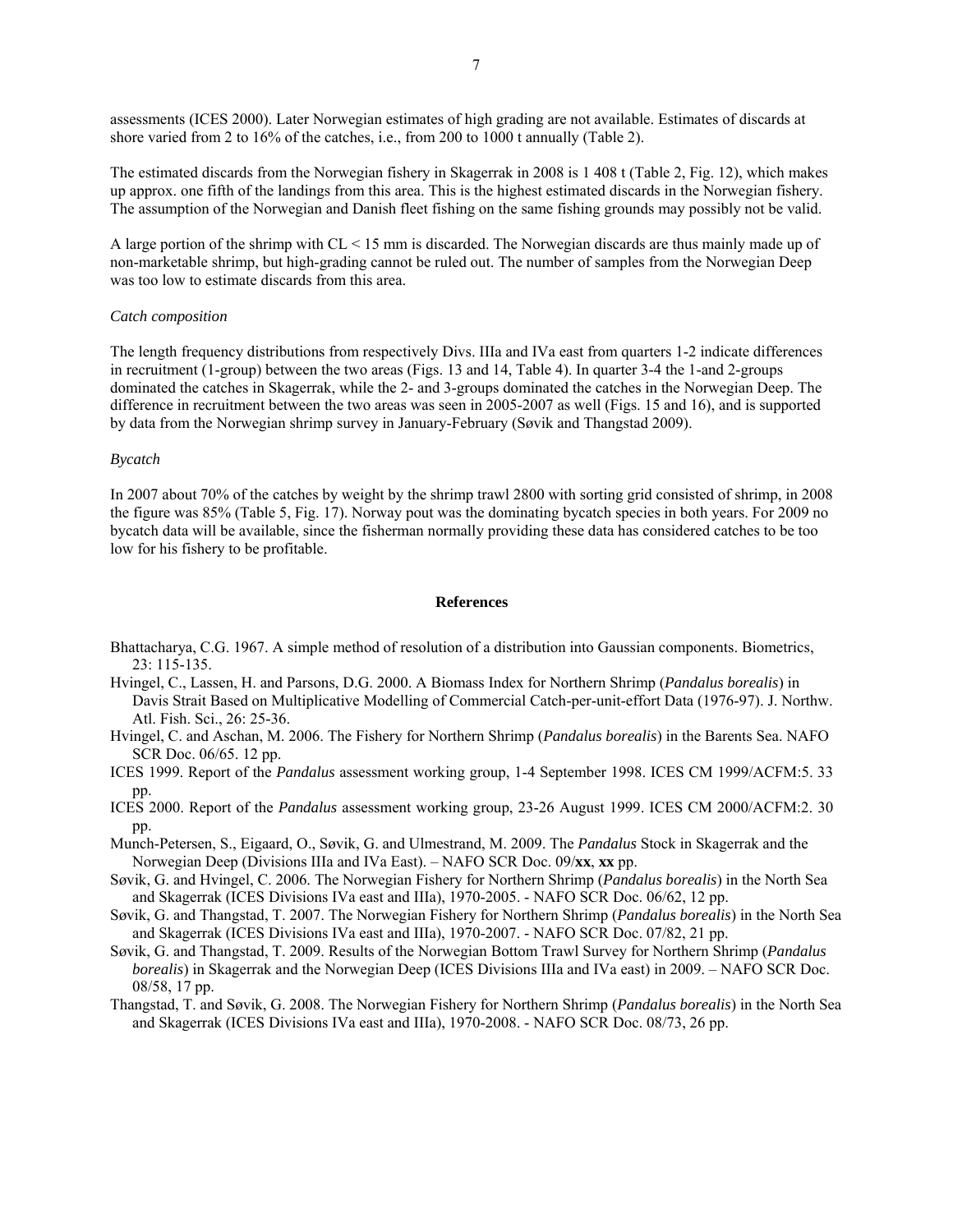**Table 1.** The Norwegian fleet participating in the fishery for shrimp (*Pandalus borealis*) in ICES Div. IIIa and Subarea IV (Skagerrak and the North Sea) in 2008: Number of vessels and total landings (t) per length group; and total landings per vessel in each length group (mean, median, and standard deviation).

|                        | Number     | Landings | Landings per vessel (t) |        |                          |  |  |
|------------------------|------------|----------|-------------------------|--------|--------------------------|--|--|
| Length group           | of vessels | (t)      | Mean                    | Median | St.dev                   |  |  |
| $< 10 \text{ m}$       | 32         | 125      | 3.9                     | 1.4    | 7.9                      |  |  |
| $10-11.99$ m           | 92         | 1 3 9 1  | 15.1                    | 8.3    | 16.0                     |  |  |
| $12-14.99$ m           | 61         | 2 2 7 3  | 63.1                    | 27.8   | 228.4                    |  |  |
| $15-20.99$ m           | 37         | 1 704    | 46.1                    | 26.8   | 52.4                     |  |  |
| $21-27.99$ m           | 19         | 1863     | 98.0                    | 72.8   | 69.3                     |  |  |
| $> 28$ m               | 5          | 403      | 80.6                    | 69.0   | 65.8                     |  |  |
| Length group not given | 7          | 24       |                         |        | $\overline{\phantom{a}}$ |  |  |
| Total                  | 253        | 7783     |                         |        |                          |  |  |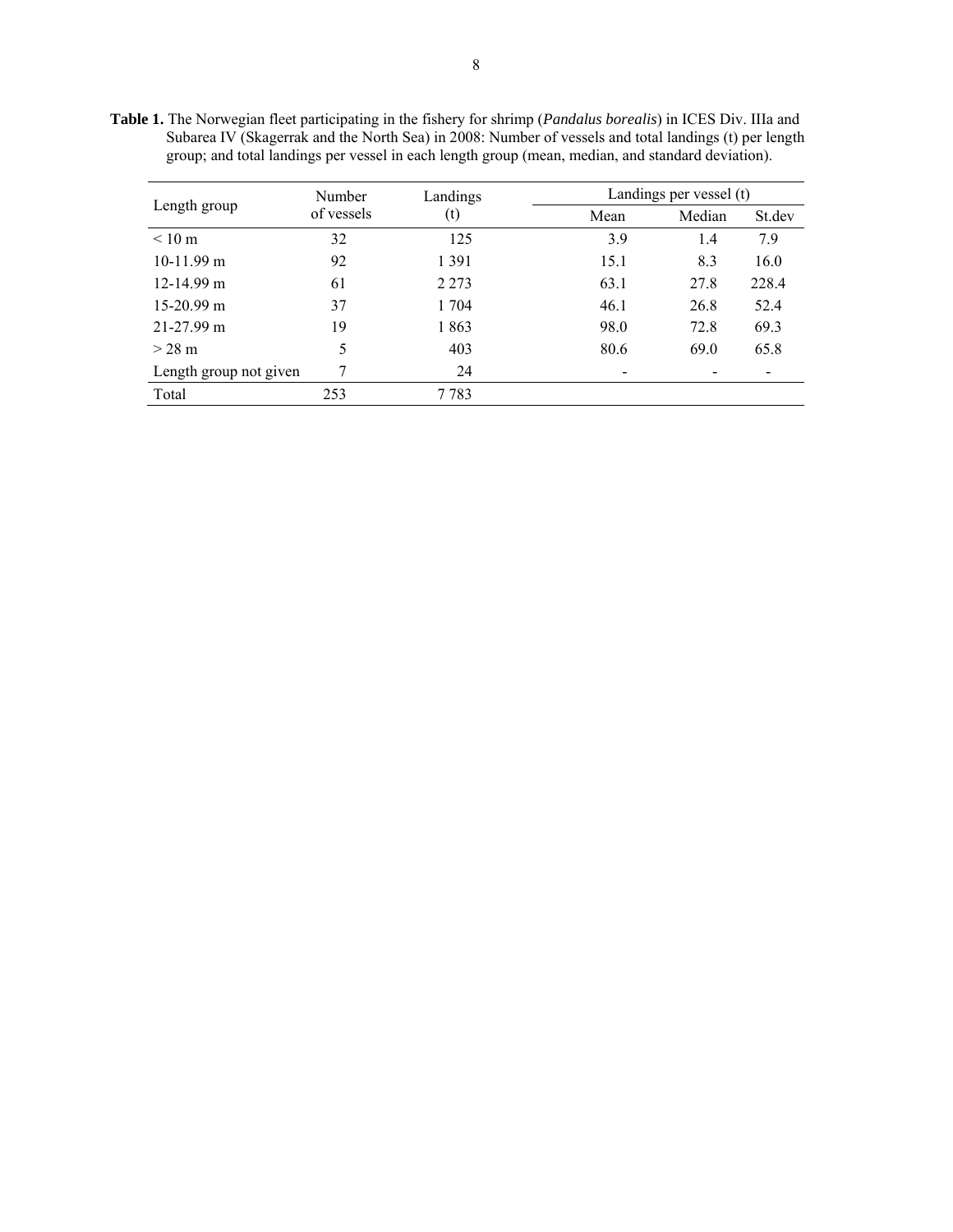**Table 2.** Norwegian nominal shrimp (*Pandalus borealis*) landings from ICES Div. IIIa and Subarea IV; separate landings from Divs. IIIa and IVa east; increase in landings due to correction for boiling; Total Allowable Catch (TAC); estimated discard for IIIa and IV (discard at sea are not included); landings per unit effort (LPUE) and estimated number of trawling hours (effort) of the Norwegian shrimp fishery in Divs. IIIa and IVa east 1970-2008. Landings, TAC and discards are in tons (t), LPUE is kg per hour trawled, and effort is in thousand hours.

|      | Landings (t) |             |       |       | <b>TAC</b><br>(t) | Disc.<br>(t) | LPUE (kg/hour) |             |       | Effort (Khours) |             |       |
|------|--------------|-------------|-------|-------|-------------------|--------------|----------------|-------------|-------|-----------------|-------------|-------|
| Year | IIIa         | <b>IVaE</b> | Total | Corr. | Total             | Total        | IIIa           | <b>IVaE</b> | Total | IIIa            | <b>IVaE</b> | Total |
| 1970 | 982          | 747         | 2089  |       |                   |              |                |             |       |                 |             |       |
| 1971 | 1392         | 1094        | 2657  |       |                   |              |                |             |       |                 |             |       |
| 1972 | 1123         | 1354        | 2339  |       |                   |              |                |             |       |                 |             |       |
| 1973 | 1415         | 918         | 2346  |       |                   |              |                |             |       |                 |             |       |
| 1974 | 1186         | 623         | 1953  |       |                   |              |                |             |       |                 |             |       |
| 1975 | 1463         | 876         | 2067  |       |                   |              |                |             |       |                 |             |       |
| 1976 | 2541         | 807         | 3592  |       |                   |              |                |             |       |                 |             |       |
| 1977 | 2167         | 837         | 3127  |       |                   |              |                |             |       |                 |             |       |
| 1978 | 1841         | 599         | 2533  |       |                   |              |                |             |       |                 |             |       |
| 1979 | 2489         | 551         | 3083  |       |                   |              |                |             |       |                 |             |       |
| 1980 | 3498         | 1064        | 4638  |       |                   |              |                |             |       |                 |             |       |
| 1981 | 3753         | 1430        | 5188  |       |                   |              |                |             |       |                 |             |       |
| 1982 | 3877         | 1165        | 5422  |       |                   |              |                |             |       |                 |             |       |
| 1983 | 3722         | 1639        | 5379  |       |                   |              |                |             |       |                 |             |       |
| 1984 | 3509         | 1274        | 4783  |       |                   |              |                |             |       |                 |             |       |
| 1985 | 4772         | 1874        | 6557  |       |                   | 460          |                |             |       |                 |             |       |
| 1986 | 4811         | 1679        | 6492  |       |                   | 338          |                |             | 36    |                 |             | 179   |
| 1987 | 5198         | 3145        | 8343  |       |                   | 634          |                |             | 36    |                 |             | 230   |
| 1988 | 3047         | 4614        | 7661  |       |                   | 645          |                |             | 31    |                 |             | 251   |
| 1989 | 3156         | 3255        | 6574  |       |                   | 920          |                |             | 24    |                 |             | 266   |
| 1990 | 3006         | 3102        | 6152  |       |                   | 990          |                |             | 27    |                 |             | 230   |
| 1991 | 3441         | 2678        | 6156  |       |                   | 376          |                |             | 30    |                 |             | 205   |
| 1992 | 4257         | 2879        | 7202  |       |                   | 414          |                |             | 35    |                 |             | 202   |
| 1993 | 4089         | 3282        | 7538  |       |                   | 695          |                |             | 31    |                 |             | 238   |
| 1994 | 4388         | 2425        | 6814  |       |                   | 157          |                |             | 31    |                 |             | 218   |
| 1995 | 5181         | 2914        | 8060  |       | 8775              | 212          |                |             | 32    |                 |             | 256   |
| 1996 | 5143         | 2735        | 7915  |       | 8160              | 253          | 43             | 31          | 37    | 119             | 89          | 213   |
| 1997 | 5460         | 3105        | 8572  |       | 8160              | 821          | 45             | 39          | 40    | 122             | 80          | 212   |
| 1998 | 6519         | 3087        | 9611  |       | 10505             | 279          | 45             | 40          | 44    | 144             | $78\,$      | 219   |
| 1999 | 3987         | 2752        | 6748  |       | 10505             | 486          | 32             | 29          | 31    | 125             | 93          | 219   |
| 2000 | 3556         | 2562        | 6116  | 326   | 7110              | 521          | 33             | 33          | 33    | 114             | 82          | 196   |
| 2001 | 2959         | 3933        | 6914  | 374   | 8140              | 565          | 33             | 33          | 33    | 93              | 126         | 220   |
| 2002 | 3709         | 3612        | 7331  | 382   | 8040              | *534         | 44             | 44          | 44    | 89              | 87          | 176   |
| 2003 | 3736         | 3986        | 7731  | 455   | 8040              | *563         | 50             | 47          | 48    | 78              | 91          | 171   |
| 2004 | 4638         | 4360        | 9002  | 546   | 8530              | *656         | 59             | 53          | 55    | 83              | 88          | 174   |
| 2005 | 4419         | 4087        | 8507  | 452   | 8530              | $*620$       | 58             | 47          | 50    | 80              | 92          | 178   |
| 2006 | 5177         | 3037        | 8214  | 455   | 8961              | *599         | 63             | 42          | 50    | 85              | 76          | 172   |
| 2007 | 6046         | 2190        | 8237  | 450   | 9331              | 526          | 93             | $42\,$      | 65    | 68              | 58          | 135   |
| 2008 | 5744         | 2039        | 7783  | 478   | 9731              | 1408         | 84             | 48          | 67    | 72              | 46          | 123   |
| 2009 | 2879         | 1352        |       |       | 9731              |              |                |             |       |                 |             |       |

Data from the Norwegian Directorate of Fisheries.

Data from 2009 are preliminary.

L.

Estimated effort 2000-2008 is based on landings corrected for boiling.

"Total" refers to the sum of Divs. IIIa and IVa east, except for "total landings" and discards, which refer to Div. IIIa and all of Subarea IV.

\*Based on mean discard percentage 1985-2001.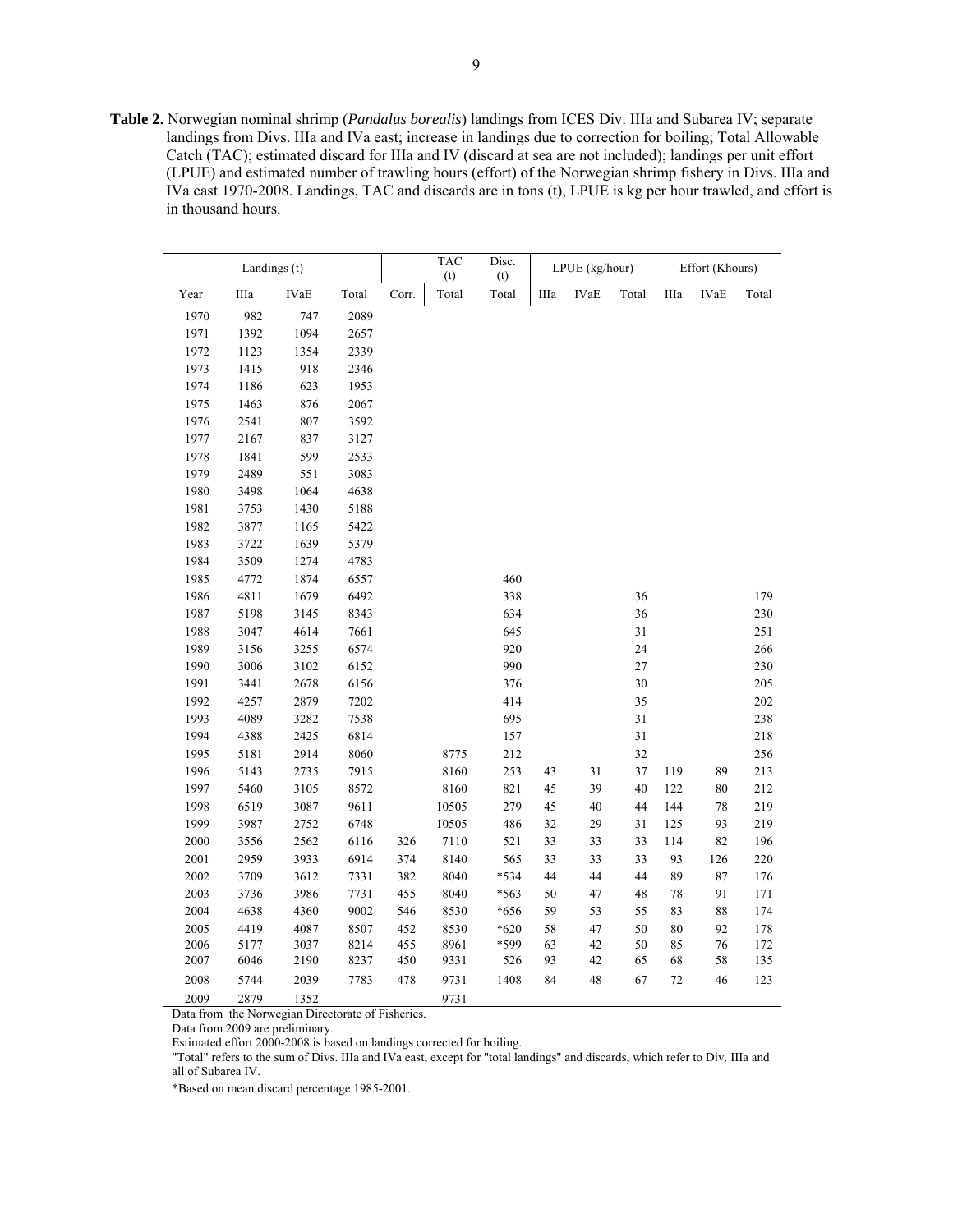|      |      | Stand. LPUE (index) |       |      | Stand. effort (index) |       |
|------|------|---------------------|-------|------|-----------------------|-------|
| Year | IIIa | <b>IVaE</b>         | Total | IIIa | <b>IVaE</b>           | Total |
| 2000 | 0.47 | 0.96                | 0.63  | 1.82 | 1.60                  | 1.67  |
| 2001 | 0.48 | 1.02                | 0.66  | 1.50 | 2.32                  | 1.79  |
| 2002 | 0.65 | 1.20                | 0.82  | 1.36 | 1.81                  | 1.53  |
| 2003 | 0.68 | 1.21                | 0.84  | 1.32 | 1.99                  | 1.58  |
| 2004 | 0.84 | 1.32                | 0.96  | 1.33 | 2.01                  | 1.62  |
| 2005 | 0.81 | 1.18                | 0.90  | 1.30 | 2.09                  | 1.62  |
| 2006 | 0.91 | 1.06                | 0.89  | 1.36 | 1.72                  | 1.58  |
| 2007 | 1.33 | 1.01                | 1.07  | 1.09 | 1.36                  | 1.33  |
| 2008 | 1.13 | 1.01                | 1.05  | 1.23 | 1.24                  | 1.29  |
| 2009 | 1.00 | 1.00                | 1.00  | 1.00 | 1.00                  | 1.00  |

**Table 3.** Standardised LPUE (landings per unit effort) and effort indices from the Norwegian shrimp (*Pandalus borealis*) fishery in Divs. IIIa and IVa east, 2000-2008. The 2008 effort indices are calculated using estimated landings (based on data until August).

2009 data are preliminary

**Table 4.** Mean carapace length (CL) with standard deviation (SD), and numbers in each age class 1, 2, and 3+, from the length frequency distributions of the 2008 catch samples. (-) denotes data from age groups which could not be properly identified due to the paucity of samples.

|                |                | Total |      | Skagerrak      |       |           | Norwegian Deep |       |      |                |
|----------------|----------------|-------|------|----------------|-------|-----------|----------------|-------|------|----------------|
| Quarter Age    |                | Mean  | SD.  | <b>Numbers</b> | Mean  | <b>SD</b> | <b>Numbers</b> | Mean  | SD.  | <b>Numbers</b> |
| $\mathbf{1}$   |                | 12.56 | 0.87 | 18754          | 12.02 | 0.97      | 11 5 5 4       |       |      |                |
|                | $\overline{2}$ | 16.07 | 2.13 | 120 908        | 15.98 | 1.38      | 135 982        | 17.98 | 1.44 | 43 322         |
|                | $3+$           | 20.22 | 2.40 | 263 189        | 20.70 | 1.27      | 148 386        | 22.73 | 1.67 | 33 538         |
| 2              | 1              | 12.56 | 0.87 | 18 7 54        | 13.10 | 1.05      | 37 148         | 13.33 | 1.30 | 11 513         |
|                | 2              | 16.07 | 2.13 | 120 908        | 17.27 | 1.61      | 133 268        | 17.00 | 1.59 | 40 373         |
|                | $3+$           | 20.22 | 2.40 | 263 189        | 20.65 | 1.64      | 127 790        | 21.46 | 2.16 | 71 526         |
| 3              | $1+2$          | 16.08 | 2.02 | 152 988        | 17.17 | 2.05      | 190 509        | 17.94 | 2.22 | 49 5 34        |
|                | $3+$           | 20.96 | 2.36 | 212 292        | 21.69 | 1.57      | 95 825         | 23.13 | 1.86 | 41 457         |
| $\overline{4}$ | $1+2$          | 17.08 | 2.00 | 153 788        | 17.03 | 2.14      | 144 711        | 18.72 | 2.40 | 17613          |
|                | $3+$           | 21.71 | 1.58 | 114 544        | 21.69 | 1.34      | 89 759         | 23.49 | 1.33 | 12 771         |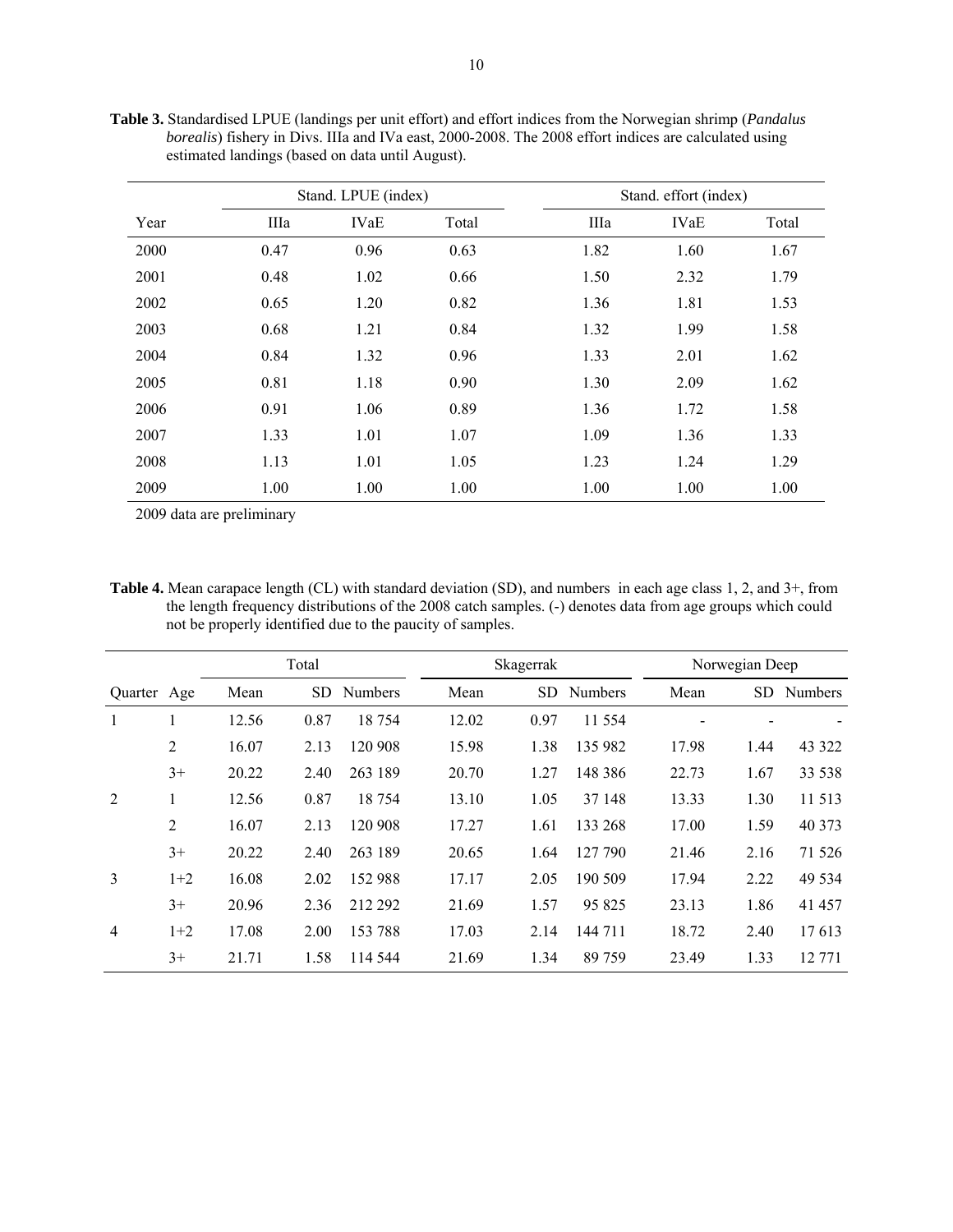|                     | Catches in kg |                |  |  |  |
|---------------------|---------------|----------------|--|--|--|
| Species             | 2007          | 2008           |  |  |  |
| Northern shrimp     | 4958          | 4 4 4 9        |  |  |  |
| Blue whiting        | 470           | 173            |  |  |  |
| Saithe              | 350           | 65             |  |  |  |
| Norway pout         | 340           |                |  |  |  |
| Cod                 | 213           | 122            |  |  |  |
| Anglerfish          | 153           |                |  |  |  |
| Velvet belly        | 135           | 11             |  |  |  |
| Sculpins            |               | 140            |  |  |  |
| Lumpsucker          | 90            | 26             |  |  |  |
| Ling                | 50            | 40             |  |  |  |
| Silvery pout        | 50            | 17             |  |  |  |
| Hake                | 35            | 16             |  |  |  |
| Pasiphaea shrimps   |               | 50             |  |  |  |
| Cusk                | 5             | 31             |  |  |  |
| Rabbitfish          |               | 34             |  |  |  |
| Flounders           | 25            |                |  |  |  |
| Greater argentine   | 20            |                |  |  |  |
| Atlantic halibut    |               | 12             |  |  |  |
| <b>Skates</b>       |               | 9              |  |  |  |
| Roundnose grenadier |               | 5              |  |  |  |
| Witch flounder      |               | 2              |  |  |  |
| Plaice              |               | $\overline{2}$ |  |  |  |
| Total               | 6 9 9 4       | 5 2 0 4        |  |  |  |

**Table 5.** Bycatch data from a single shrimp vessel fishing in Div. IVa east in 2007 and 2008. No data for 2009.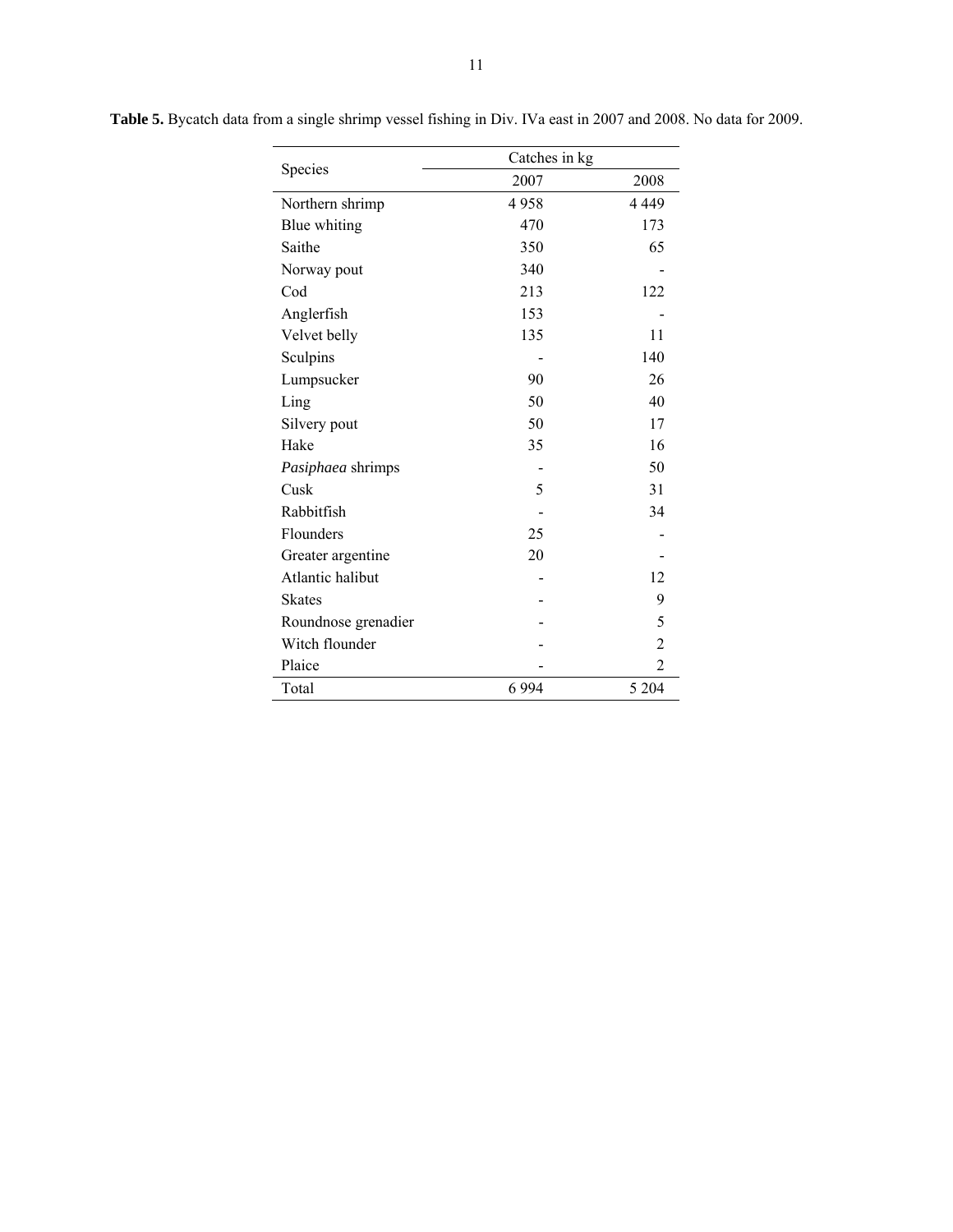

**Fig. 1.** Distribution of shrimp (*Pandalus borealis*) in ICES Div. IIIa and Subarea IV (Skagerrak and the North Sea), and the defined assessment units. Grid is standard "ICES squares": 0.5º lat. by 1º long. (based on Munch-Petersen *et al.* 2006).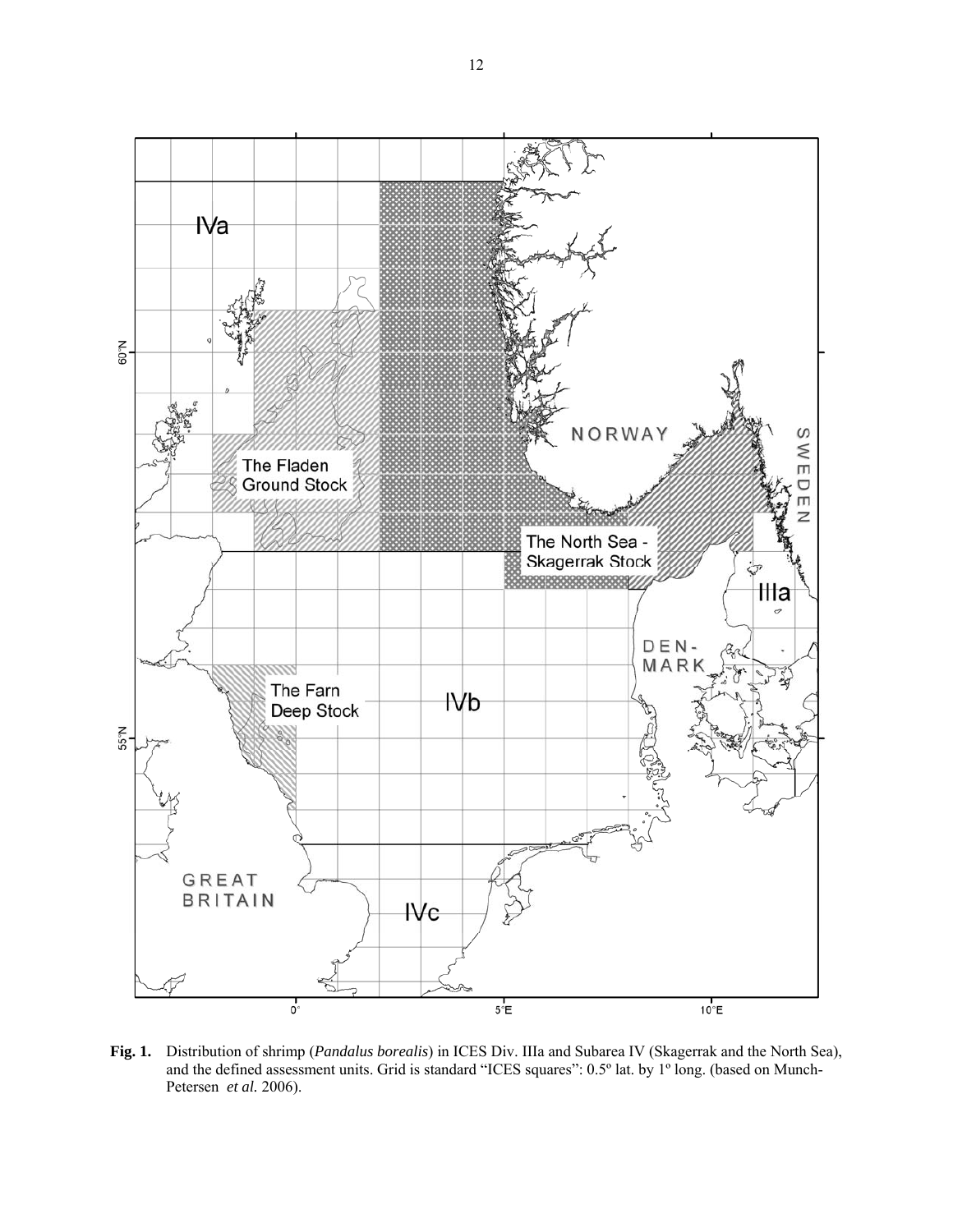

**Fig. 2.** The Norwegian fleet involved in the fishery for shrimp (*Pandalus borealis*) in ICES Div. IIIa and Subarea IV (Skagerrak and the North Sea) 1995-2008: number of vessels per length group (m). Data from the Norwegian Directorate of Fisheries.



**Fig. 3.** Positions of shrimp (*Pandalus borealis*) samples from unsorted commercial catches in 2008 in Skagerrak and the North Sea (ICES Div. IIIa and Subarea IV). Samples were collected by local Norwegian fishermen.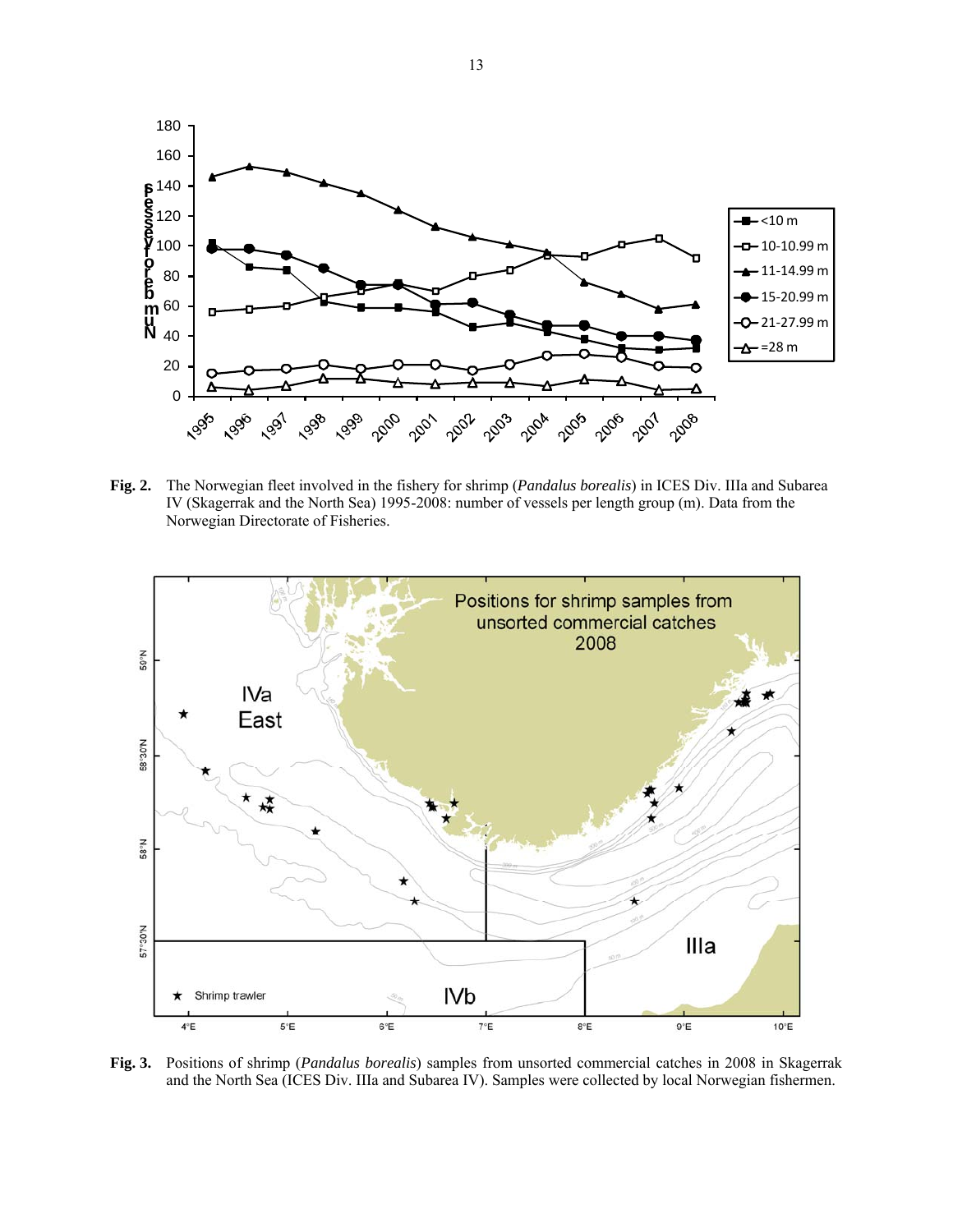

**Fig. 4.** Landings **a**), estimated total effort **b**), and landings per unit effort (LPUE) **c**) from the Norwegian shrimp (*Pandalus borealis*) fishery in ICES Divs. IIIa and IVa east for all years for which data are available. In a) "total" includes Div. IIIa and all of Subarea IV, and "Corr. total" are corrected landings due to boiling. Data from 2009 are preliminary.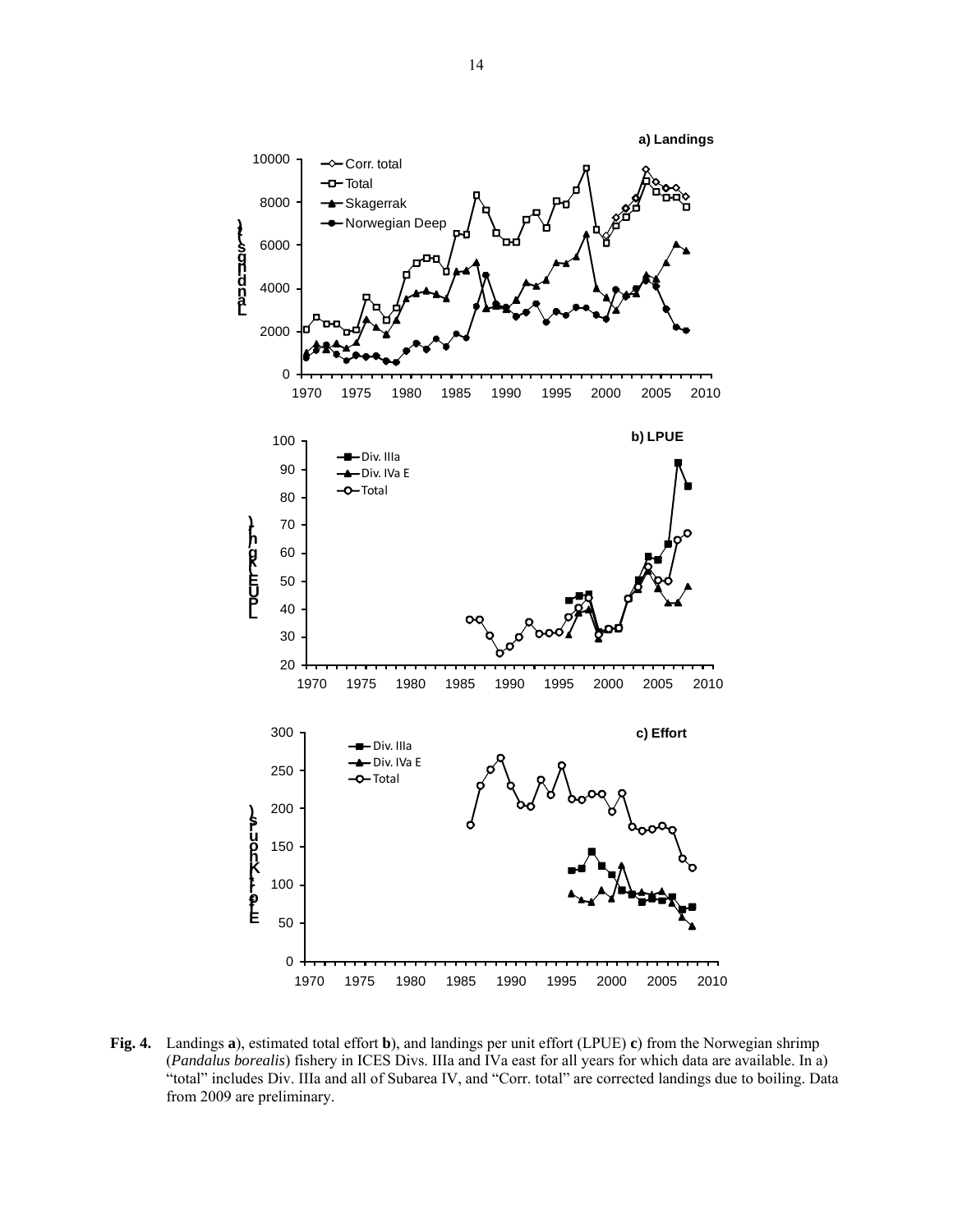

**Fig. 5.** Monthly landings of shrimp (*Pandalus borealis*) 2005- 2009 (January-August) for a) ICES Div. IIIa (Skagerrak), and b) ICES Div. IVa east (Norwegian Deep). Data from the Norwegian Directorate of Fisheries. 2009 data are preliminary.



**Fig. 6.** Unstandardised mean LPUE (with standard error) per gear type and year from Norwegian logbooks (Divs. IIIa and IVa East).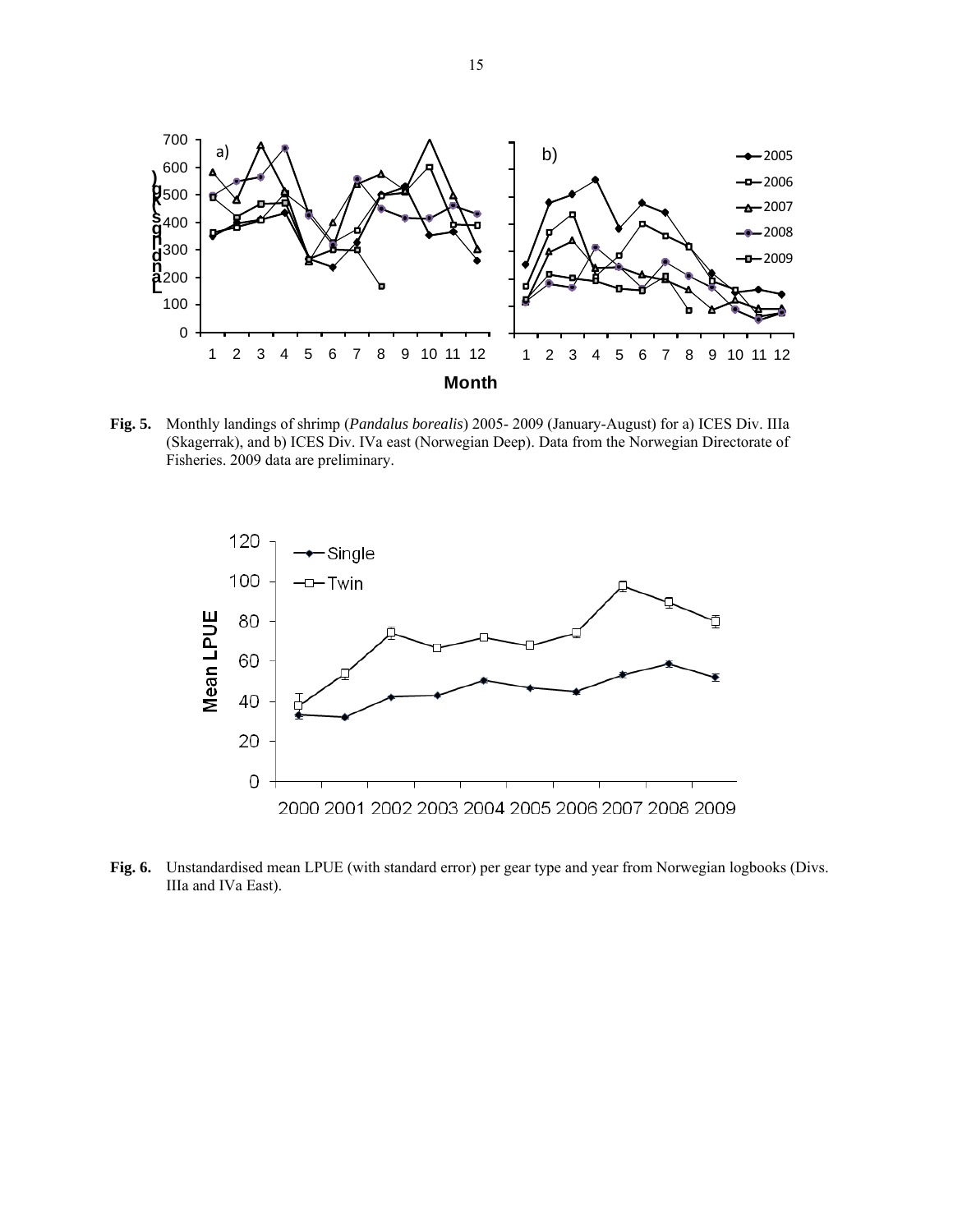

**Fig. 7.** Gear use by vessel length group. Data from interviews with vessel owners involved in the fishery for shrimp (*Pandalus borealis*) in ICES Divs. IIIa and IVa east (Skagerrak and the Norwegian Deep), 2000-2009. Vessels <11 m are left out since these are not required to report on gear use.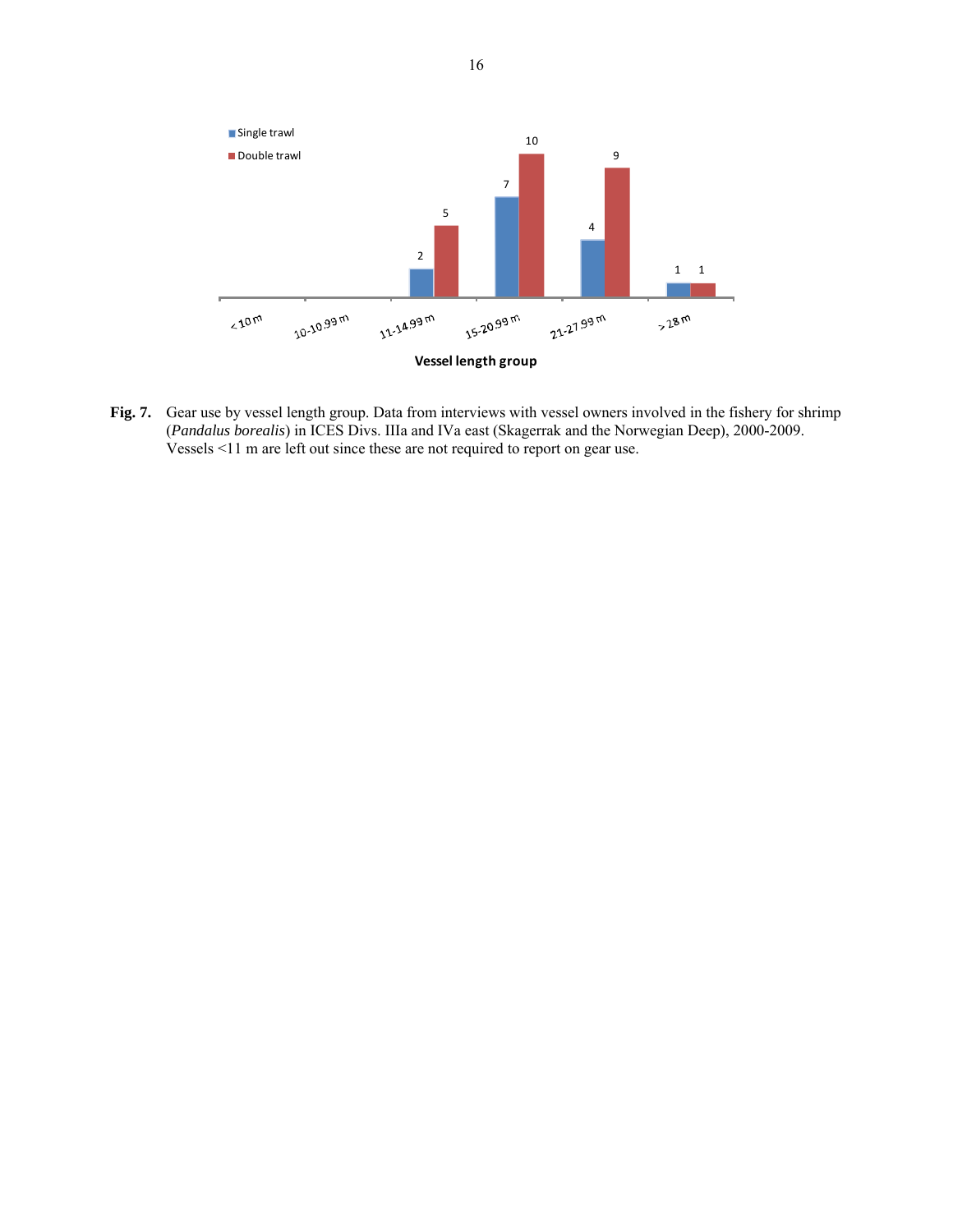



**Fig. 8.** Geographical distribution of recorded effort (trawling hours) by Norwegian shrimp trawls in 2007 and 2008 in Skagerrak and the Norwegian Deep (ICES Divs. IIIa and IVa east), by statistical squares (standard "ICES squares": 0.5° lat. by 1° long.). Fishing by both single and twin trawl is included.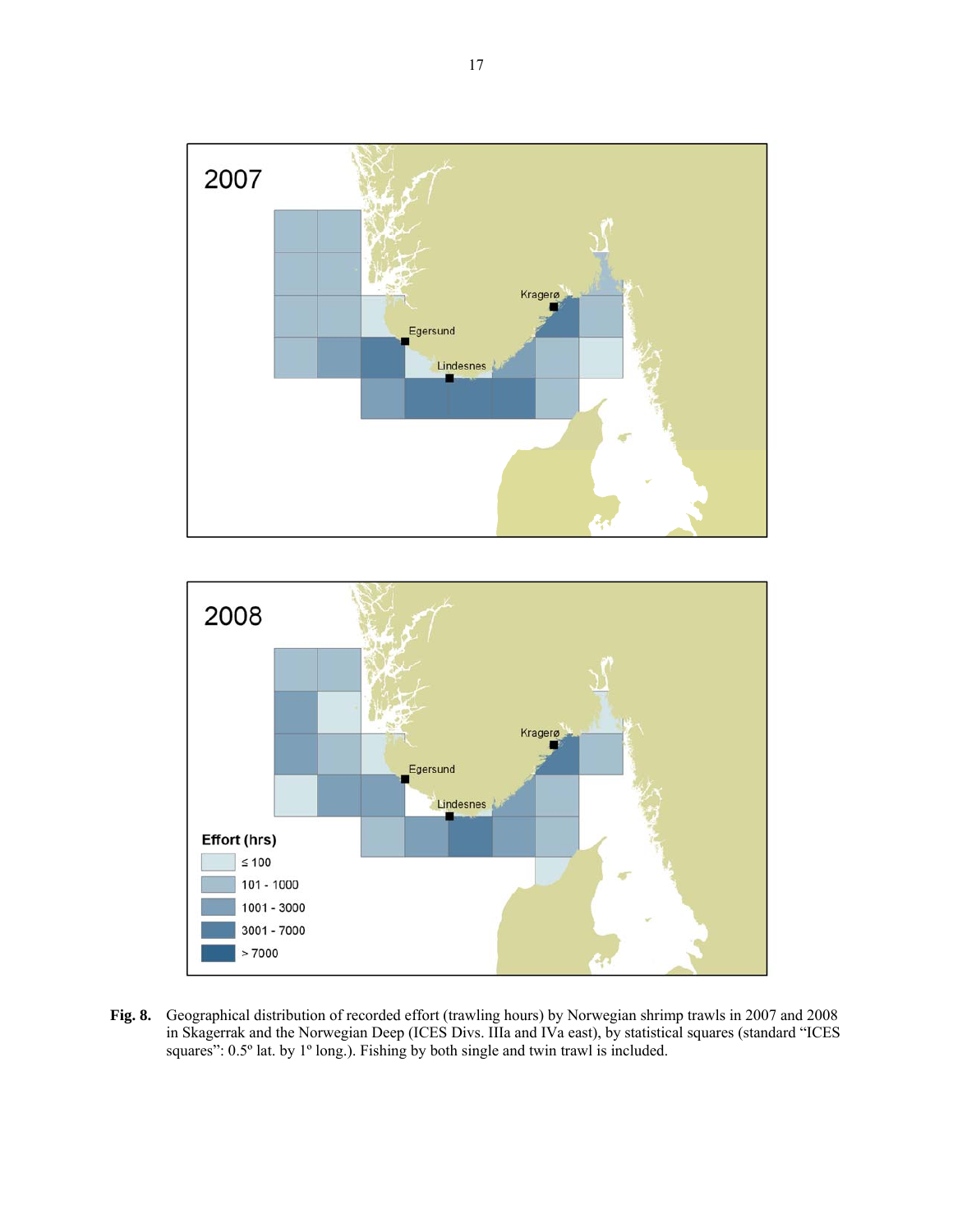

**Fig. 9.** Monthly distribution of estimated total effort (trawling hours) by Norwegian shrimp trawlers in 2008 in Skagerrak and the Norwegian Deep (ICES Divs. IIIa and IVa east).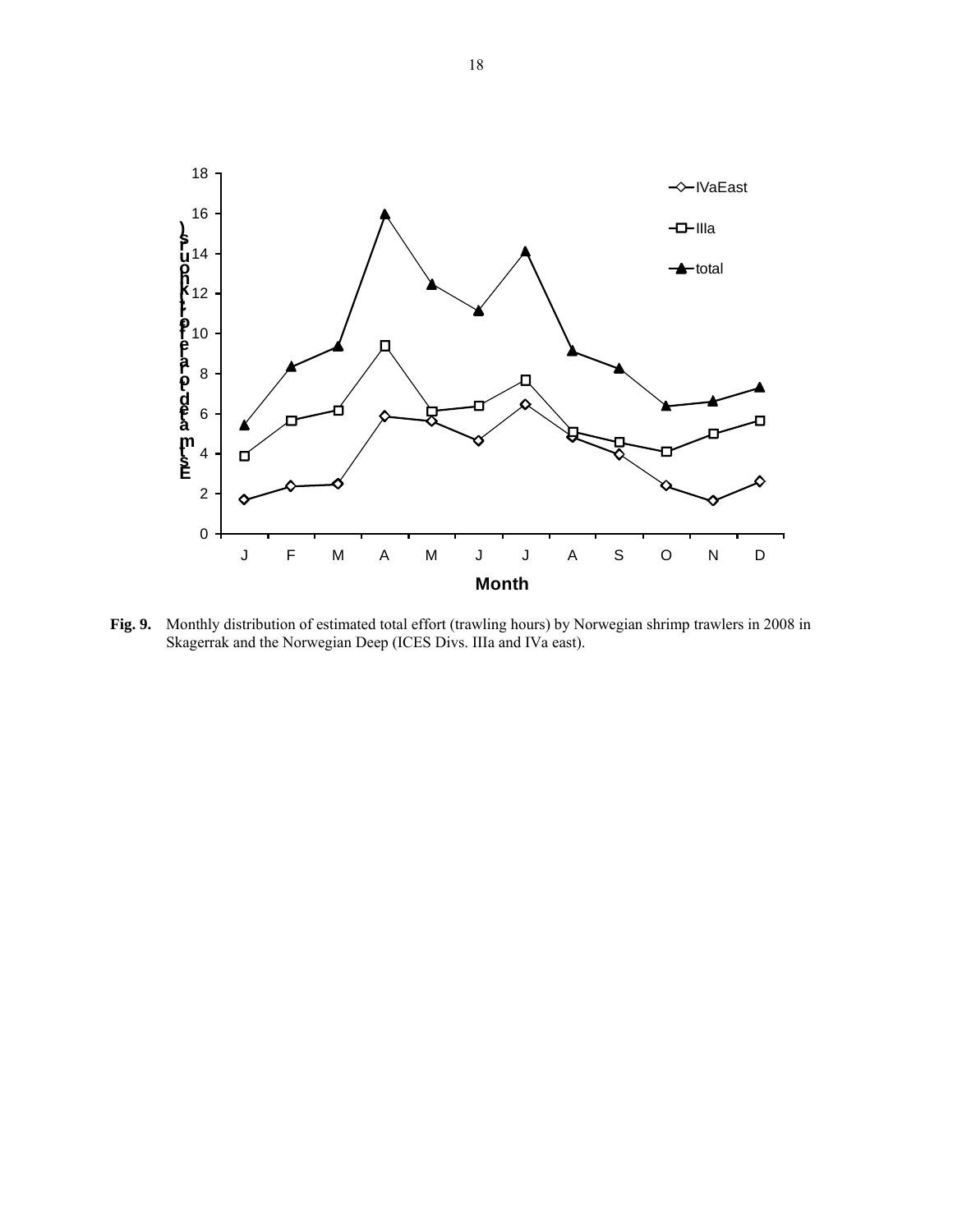

**Fig. 10.** Standardised LPUE-indices (with standard error), and unstandardised LPUE-values (kg/hour) for 2000- 2009 from the Norwegian shrimp (*Pandalus borealis*) fishery in a) both Skagerrak and the Norwegian Deep (ICES Divs. IIIa and IVa east), b) only Skagerrak, and c) only the Norwegian Deep. Data from 2009 are preliminary.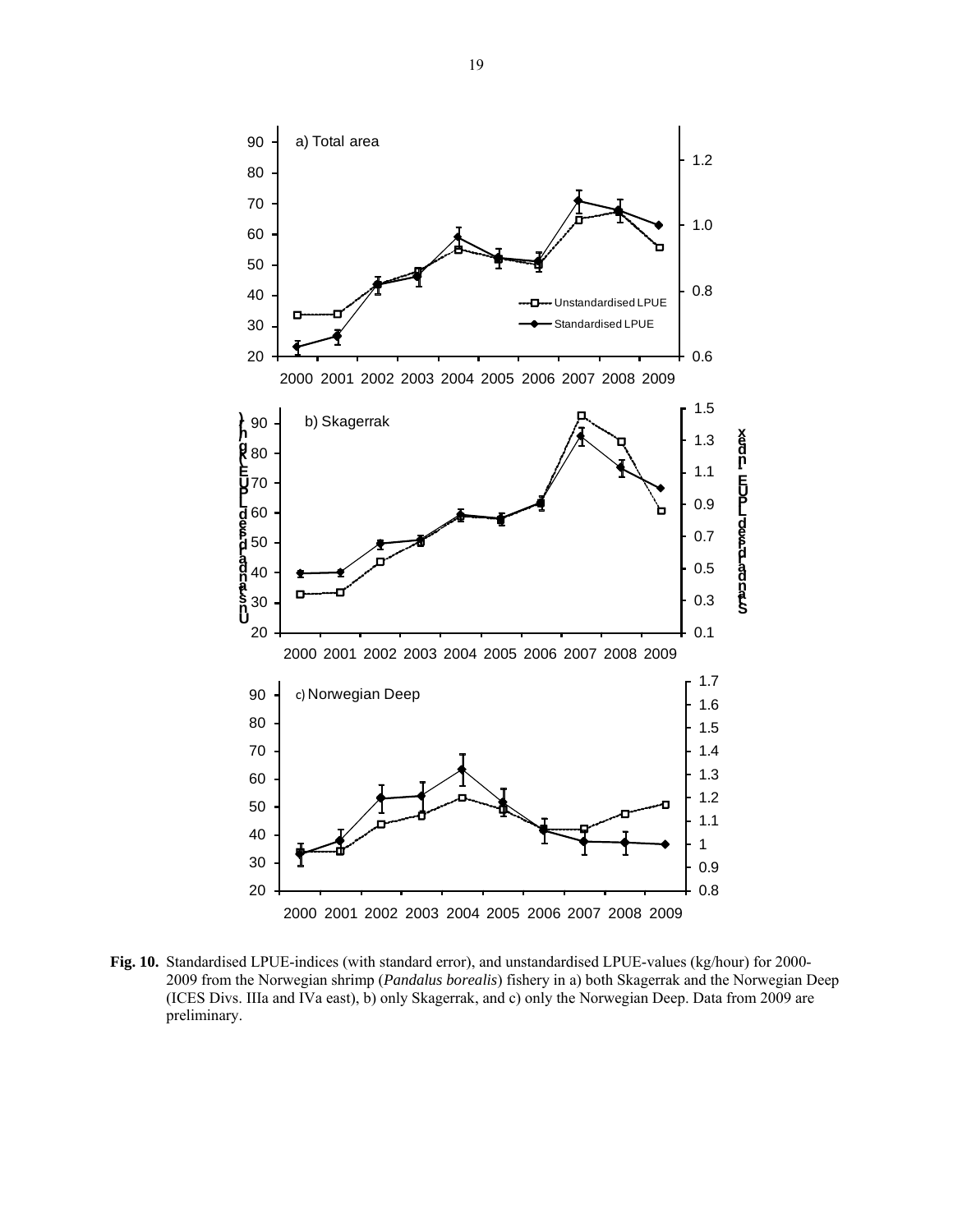

**Fig. 11.** Landings per unit effort calculated from simplified logbook information obtained from four smaller (10-12 m) shrimp trawlers, 2007-2009 (until August).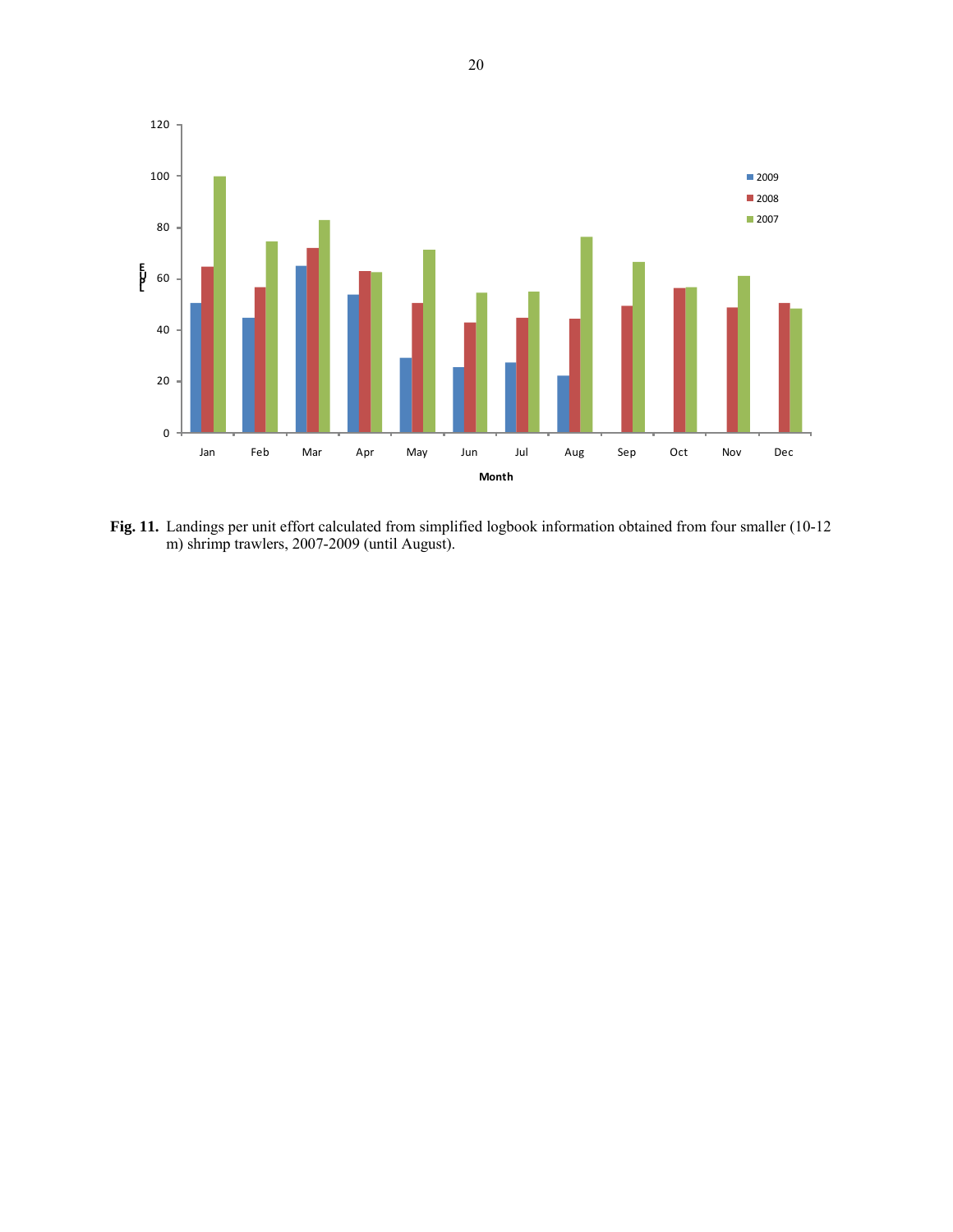![](_page_20_Figure_0.jpeg)

**Fig. 12.** a) Norwegian 2008 length frequency distributions from unsorted commercial catches and sorted landings from Skagerrak adjusted to each other for CL > 21 mm, and b) size distribution of Norwegian Skagerrak landings, separated into boiled and raw shrimps, and estimated discards.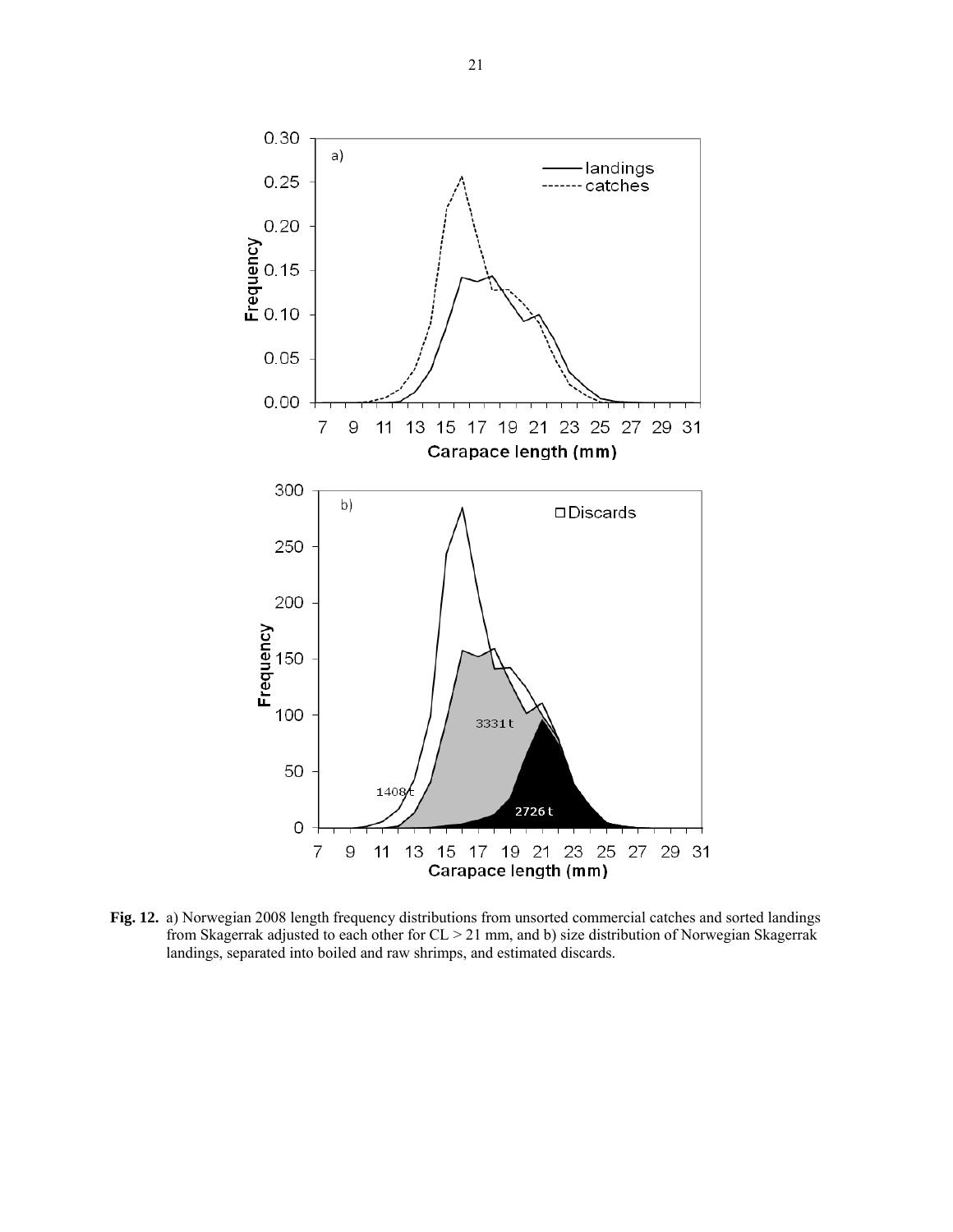![](_page_21_Figure_0.jpeg)

**Fig. 13.** Stage based length frequency distributions (%) of shrimp (*Pandalus borealis*) from unsorted commercial catches from Div. IIIa (Skagerrak) from quarter 1 (6 samples,  $n = 1691$ ), quarter 2 (4 samples,  $n = 1188$ ), quarter 3 (4 samples,  $n = 1186$ ), and quarter 4 (5 samples,  $n = 1510$ ). Samples were collected by three local fishermen. Stages:  $2 =$  males;  $3 =$  transitional;  $4 =$  ripe gonads, first time spawner;  $5 =$  berried;  $6 =$  breeding dress;  $7 =$  resting stage;  $8 =$  ripe gonads, second time spawner.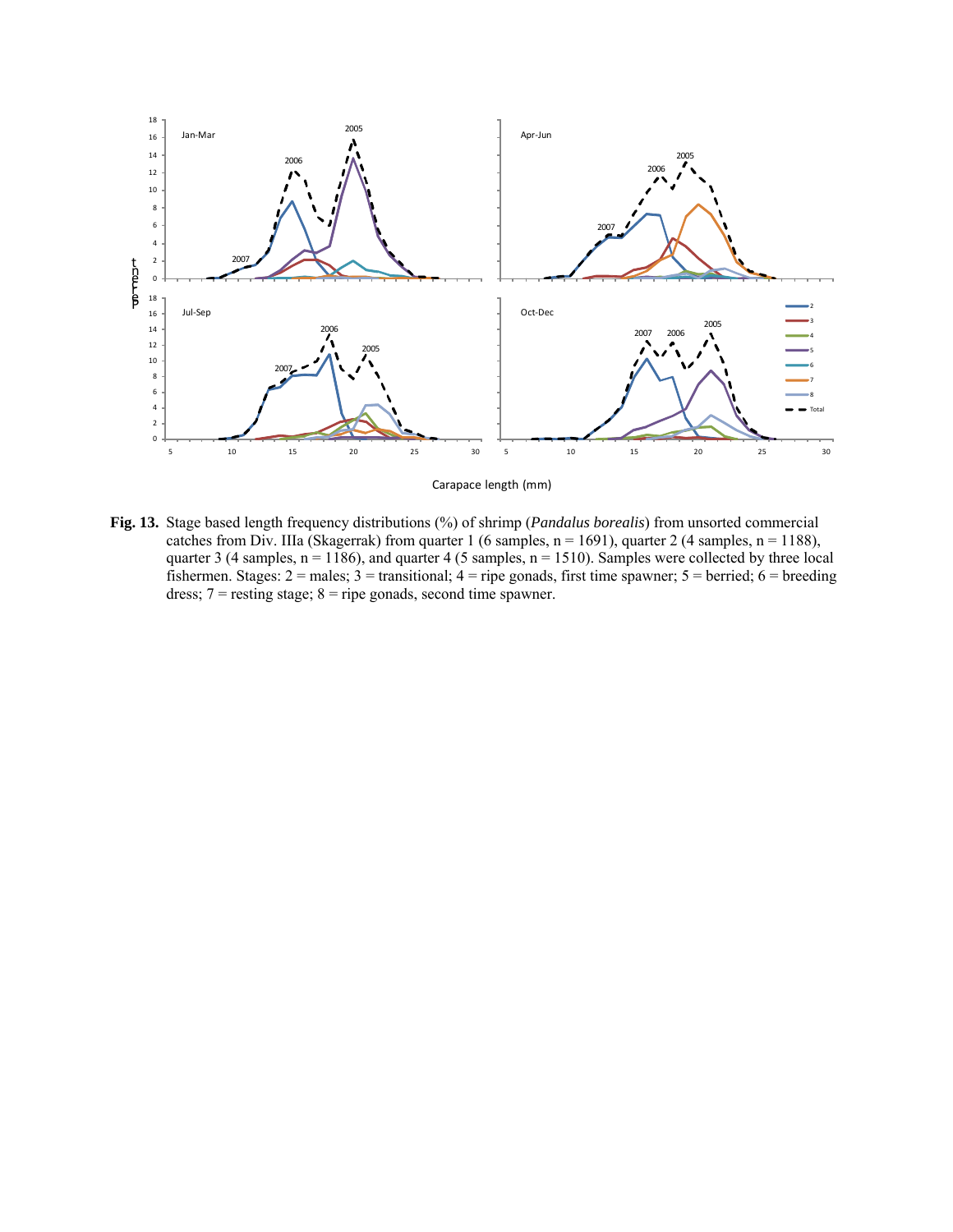![](_page_22_Figure_0.jpeg)

Carapace length (mm)

**Fig. 14.** Stage-based length frequency distributions (%) of shrimp (*Pandalus borealis*) from unsorted commercial catches from Div. IVa east (Norwegian Deep) from quarter 1 (2 samples, n = 548), quarter 2, (6 samples, n  $= 1507$ ), quarter 3 (5 samples, n = 1367), and quarter 4 (2 samples, n = 512). Samples were collected by three local fishermen. Stages:  $2 =$  males;  $3 =$  transitional;  $4 =$  ripe gonads, first time spawner;  $5 =$  berried; 6  $=$  breeding dress;  $7 =$  resting stage;  $8 =$  ripe gonads, second time spawner.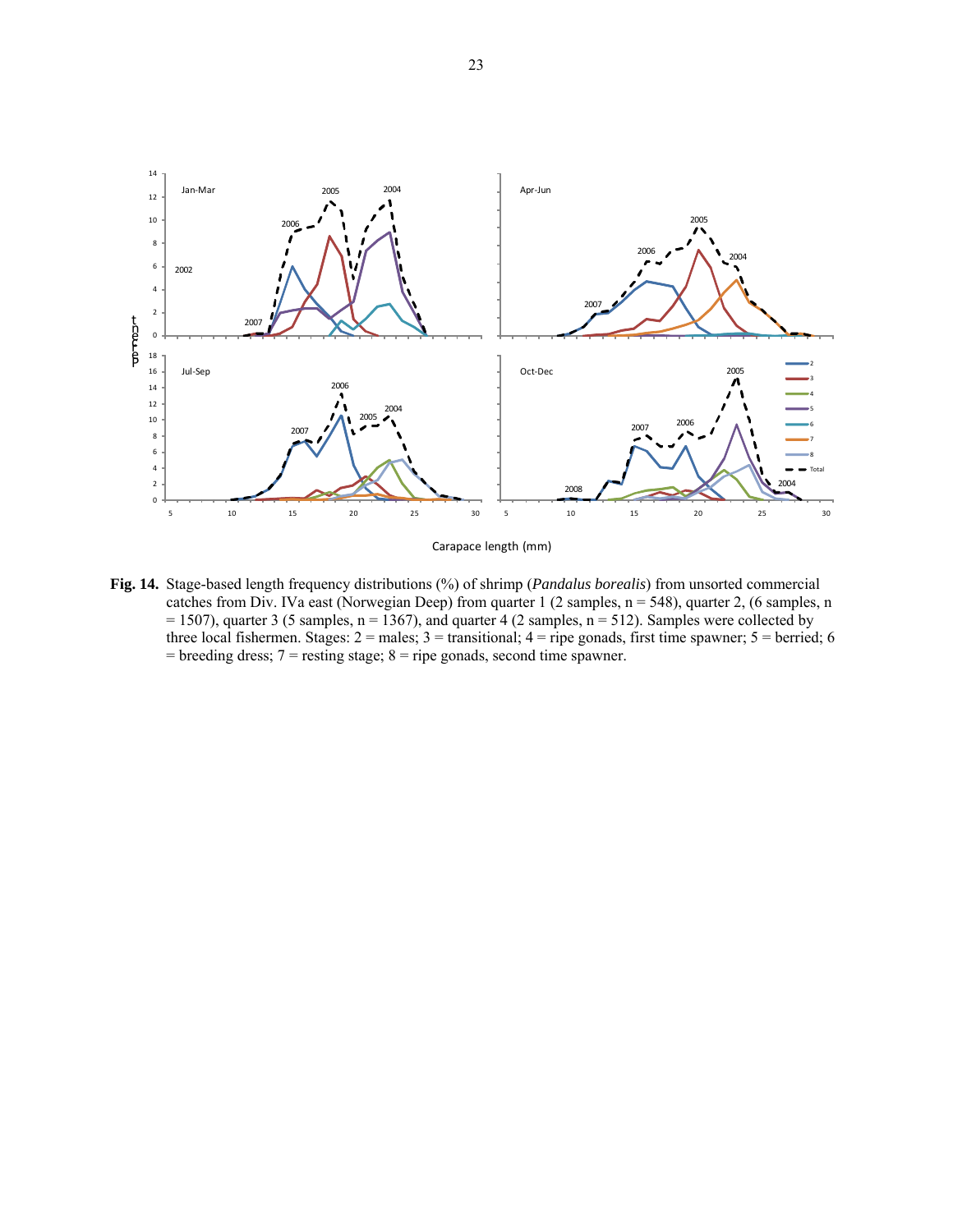![](_page_23_Figure_0.jpeg)

**Fig. 15.** Length frequency distributions (%) from unsorted commercial catches from Div. IVa east (Norwegian Deep) from 2005 (quarter 1-2 (n = 1541, 914)), 2006 (quarter 1-4 (n = 1503, 1750, 1196, 552)), 2007 (quarter 1-4, n = 525, 920, 318, 316), and 2008 (quarter 1-4, n = 548, 1507, 1367, 512)). Samples were collected by local fishermen.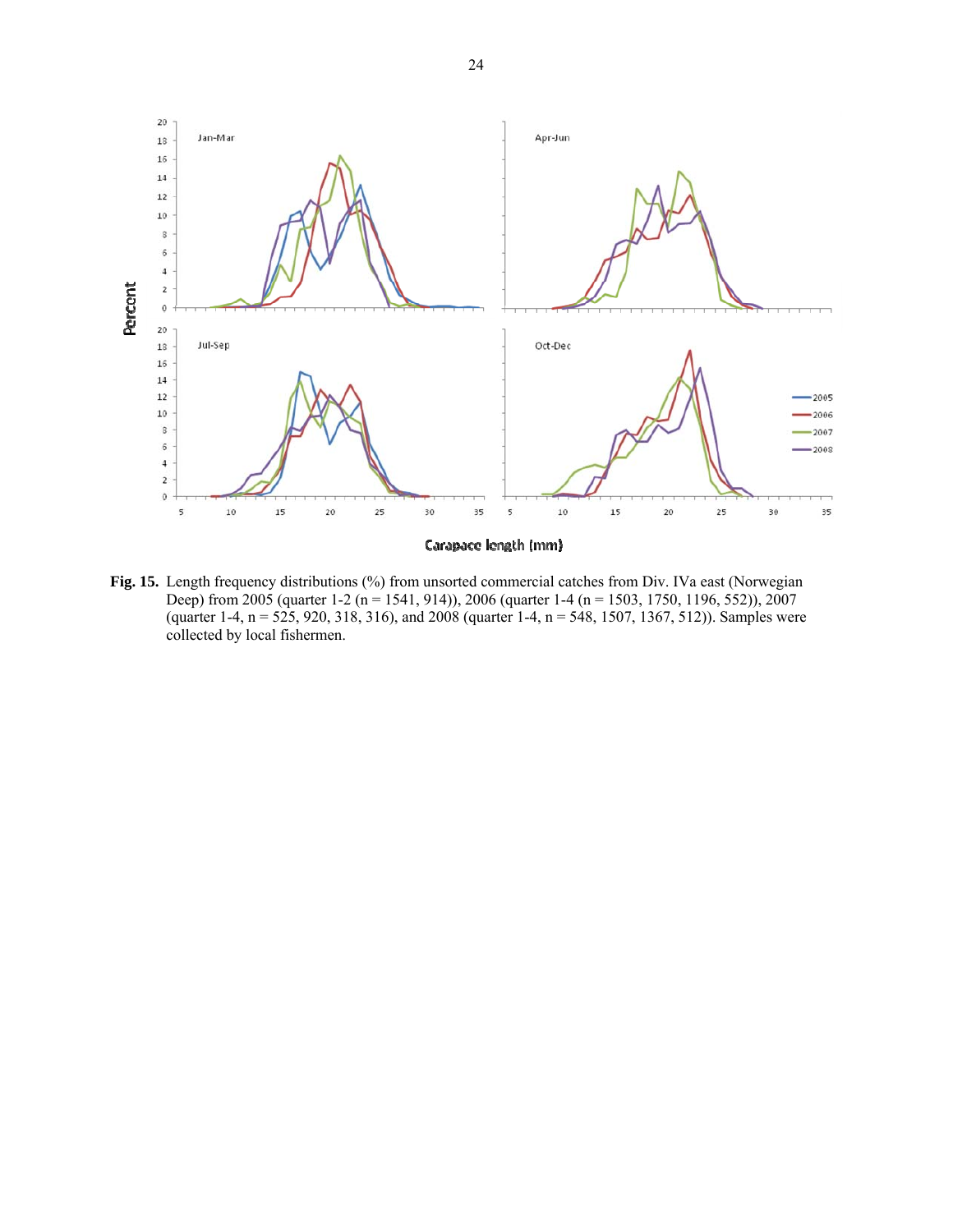![](_page_24_Figure_0.jpeg)

Fig. 16. Length frequency distributions (%) from unsorted commercial catches from Div. IIIa (Skagerrak) from 2005 (quarter 1-2, 4 (n = 1249, 303, 1087)), 2006 (quarter 1-4 (n = 1398, 1833, 1866, 3359)), 2007 (quarter 1-4, n = 1388, 1991, 1875, 1837), and 2008 (quarter 1-4, n = 1691, 1188, 1186, 1510)). Samples were collected by local fishermen.